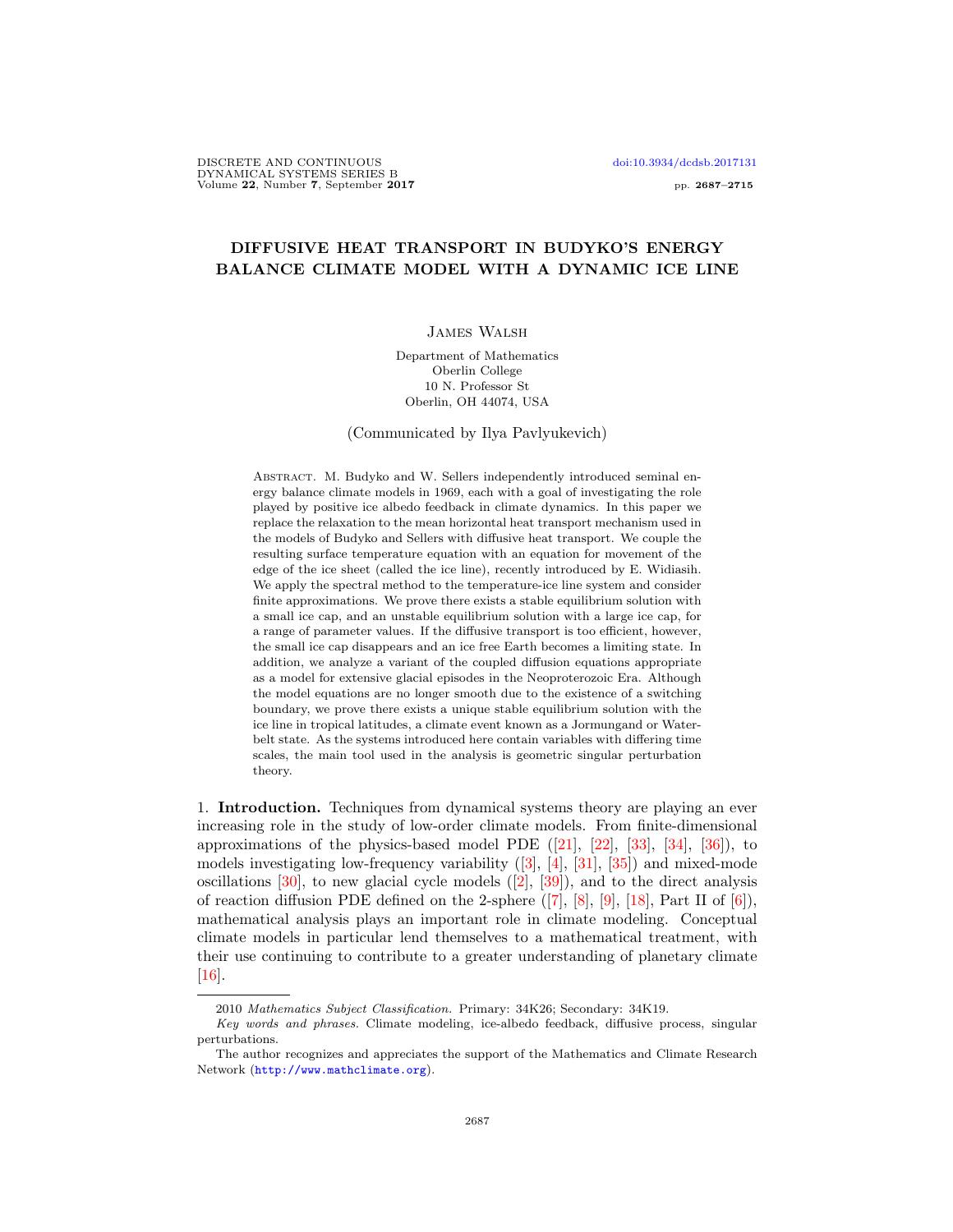Energy balance models (EBM) of climate are a type of conceptual model that focuses on major climate components and their interactions. Incoming solar radiation (or insolation), a planet's outgoing longwave radiation, heat transported by the atmosphere and oceans, and planetary albedo (or reflectivity) provide examples of such components. Early and important models of M. Budyko [\[5\]](#page-26-7) and W. Sellers [\[32\]](#page-27-10) were introduced to investigate the effect of ice albedo on temperature. An expanding ice sheet increases albedo, for example, decreasing the absorption of insolation and thereby decreasing temperature, so that the ice sheet expands further. Conversely, a retreating ice sheet lowers planetary albedo, increasing temperature and further reducing the size of the ice sheet. Might this "positive ice albedo feedback" have been the cause of snowball Earth events in our planet's past, during which it is believed glaciers advanced to the equator? Would a retreating ice sheet inevitably result in an ice free planet?

The models of Budyko and Sellers consider average annual surface temperature in latitudinal zones, so that there is one spatial dimension. The horizontal (i.e., meridional) transport of heat was modeled in [\[5\]](#page-26-7) via the relaxation of zonal temperature to the global mean temperature (equation [\(9\)](#page-4-0), section 2.1). Budyko's analysis indicated that a bifurcation, or climate tipping point, occurs: If the annual global average insolation decreases by roughly 5%, a small stable ice cap is lost and the climate system heads to a snowball Earth.

It should be noted the analyses of early EBM, such as Budyko's equation, focused on equilibrium solutions and their sensitivity to changes in parameters. There is no mechanism, for example, by which the edge of the ice sheet (called the *ice line*) is allowed to move in response to changes in temperature. In [\[40\]](#page-28-1), E. Widiasih coupled zonal surface temperature with a dynamic ice line (with heat transport as in [\(9\)](#page-4-0)). From a dynamical systems perspective, this coupled model was infinite-dimensional, comprised of a function space (temperature) crossed with an interval (the ice line). Using Hadamard's graph transform method, Widiasih proved the existence of an invariant, locally exponentially attracting, one-dimensional manifold on which the coupled system was well-approximated by a single ODE. In particular, she proved the existence of a stable equilibrium solution with a small ice cap, and an unstable equilibrium solution with a large ice cap. Widiasih's work further indicated the presence of a sufficiently large ice sheet would trigger a runaway snowball Earth event, while a very small ice cap would expand and limit on the stable small ice cap position. In particular, an ice sheet retreating to an ice free Earth state is not a possibility in this coupled model, assuming meridional heat transport is given by [\(9\)](#page-4-0).

There is ample evidence indicating that ice sheets flowed into the ocean in tropical latitudes during two extensive glacial periods in the Neoproterozoic Era (roughly 630 and 715 million years ago; see [\[29\]](#page-27-11) and references therein). This has led many to posit the existence of a snowball Earth during these times. Evidence also exists, however, indicating that photosynthetic organisms and more biologically complex species of sponge thrived before and after these glacial episodes [\[1\]](#page-26-8). This has led others to believe that a stable climate state with ice sheets in tropical latitudes, yet with a strip of open ocean water about the equator, existed. Abbot et al called this a Jormungand climate state in [\[1\]](#page-26-8), proposing an adjustment in the latitudedependent albedo function as a mechanism by which this stable state might exist (and finding a Jormungand state in an idealized, appropriately parametrized general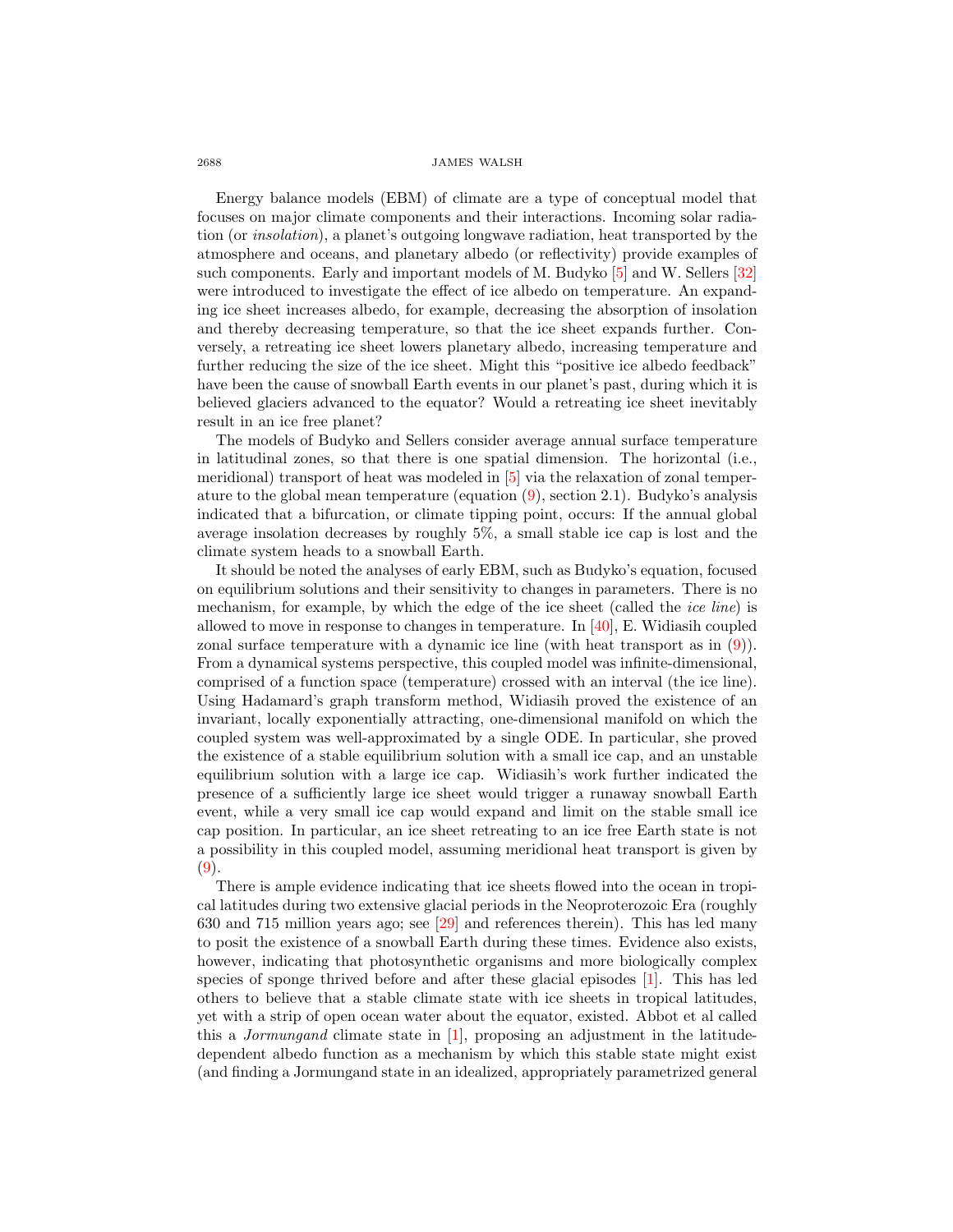circulation model). A variant of this albedo function was incorporated into the coupled Budyko–ice line model in [\[38\]](#page-28-2), in which it was shown the infinite-dimensional dynamical system has a stable equilibrium solution with the ice line within 20◦ of the equator, again assuming horizontal heat transport is modeled as in [\(9\)](#page-4-0).

Returning to Budyko's original albedo function and continuing to use the relaxation to the mean heat transport term  $(9)$ , a much simpler quadratic approximation to the coupled temperature–ice line model was introduced in [\[24\]](#page-27-12). This approach resulted in a reduction to a two-dimensional system of ODE that was analyzed using more elementary dynamical systems techniques. As with the original Budyko–ice line model, a small stable ice cap and a larger unstable ice cap were shown to exist. A similar quadratic approximation approach in the case of the Jormungand temperature–ice line model was followed in [\[37\]](#page-28-3), where it was shown the quadratic approximation yielded an equilibrium solution with the ice edge in tropical latitudes. Notably, and due to the relative complexity of the Jormungand albedo function, the analysis in [\[37\]](#page-28-3) required tools from the theory of discontinuous differential equations, as well as geometric singular perturbation theory. The latter theory will play an important role in the present work as well.

In this paper the relaxation to the mean heat transport term is replaced by diffusive heat transport in Budyko's surface temperature equation [\(12\)](#page-5-0), leading to a variant of Budyko's model discussed in several previous works, including [\[17\]](#page-27-13), [\[20\]](#page-27-14), [\[25\]](#page-27-15), [\[26\]](#page-27-16), [\[28\]](#page-27-17), and Chapter 10 in [\[14\]](#page-27-18). In each of these previous studies the ice line remains fixed in time. Budyko's zonal temperature PDE with diffusive heat transport is coupled here with Widiasih's dynamic ice line equation, and the resulting system is analyzed using the spectral method, most significantly in the case of the extensive glacial episodes of the Neoproterozoic Era. This approach produces a continuous vector field that is, however, nonsmooth on a "switching boundary" [\[10\]](#page-27-19). We show the vector field is locally Lipschitz, guaranteeing uniqueness of solutions. Geometric singular perturbation theory is used to show the existence of an attracting Jormungand state, with ice line in the tropics, in the case of diffusive heat transport.

For completeness, we apply the spectral method to the diffusive heat transport variant of the standard albedo Budyko–ice line coupled model as well. We also revisit work in [\[24\]](#page-27-12) and [\[37\]](#page-28-3) that makes use of the relaxation to the mean heat transport, albeit incorporating higher-order approximations of the temperature function to derive the governing equations. The results in this paper might then be viewed as completing the analysis of the Budyko–ice line coupled model begun in [\[40\]](#page-28-1), [\[38\]](#page-28-2), [\[24\]](#page-27-12) and [\[37\]](#page-28-3), an analysis informed by a dynamical systems perspective.

In the following section we present the Budyko–ice line coupled model. In section 3 we apply the spectral method to the diffusive heat transport model when using Budyko's standard albedo function. Section 4 contains an analysis of the Jormungand temperature–ice line model in the case of diffusive heat transport. In section 4 we prove uniqueness of solutions for the resulting nonsmooth system of ODE, as well as the existence of a stable equilibrium with ice cap extending to the tropics. The Budyko and Jormungand "relaxation to the mean" horizontal heat transport models are analyzed in section 5, albeit with higher order approximations than those used in [\[24\]](#page-27-12) and [\[37\]](#page-28-3). We summarize this work in the concluding section.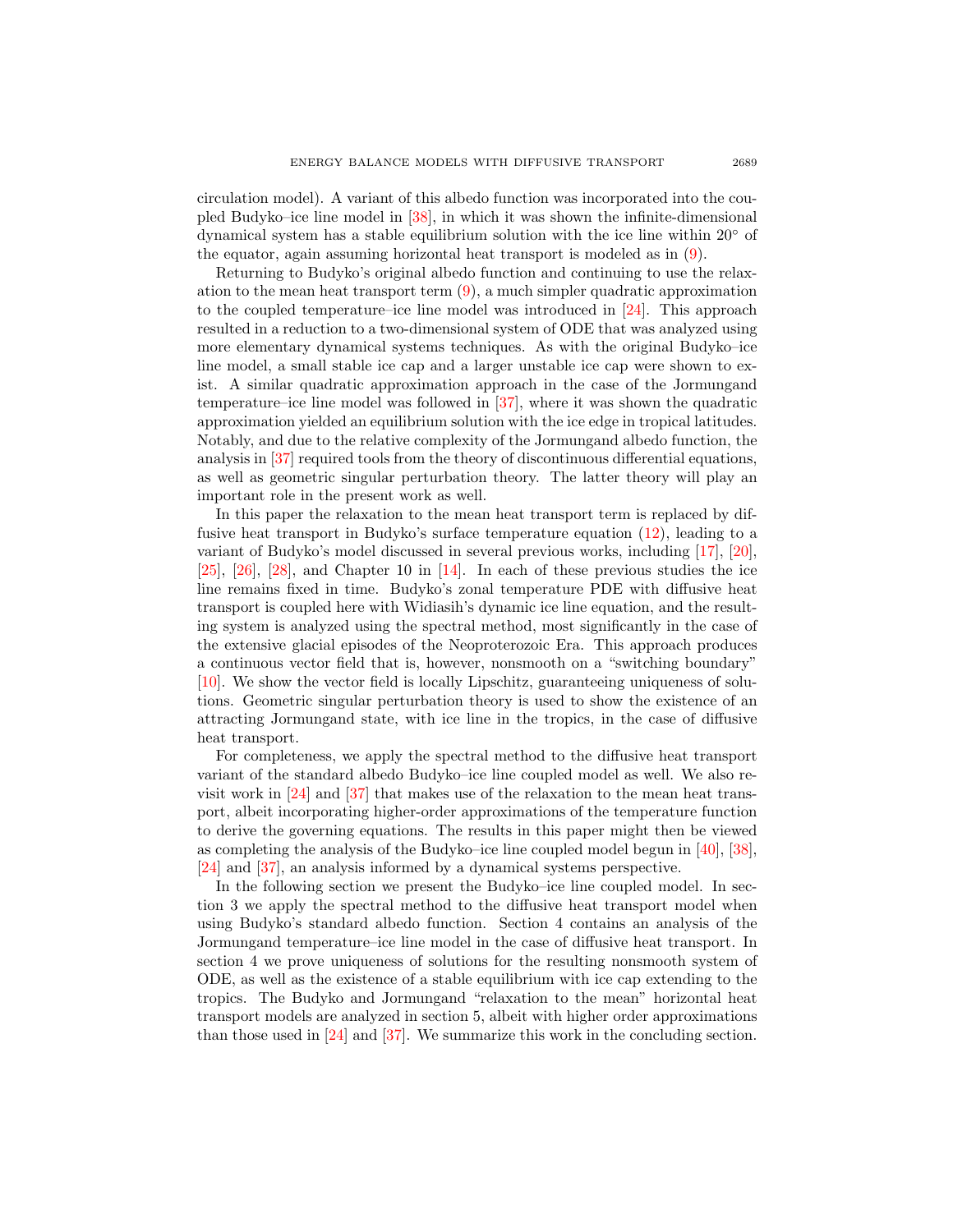# 2. The coupled temperature–ice line model.

2.1. Budyko's conceptual model. The EBM introduced by Budyko focuses on the annual mean surface temperature in latitudinal zones. As mentioned above, analyses of EBM historically centered on equilibrium solutions and their sensitivity to changes in parameters (typically, annual globally averaged insolation). Energy balance was achieved when

<span id="page-3-4"></span>
$$
E_{in} - E_{out} = E_{tran} \tag{1}
$$

at a given latitude, where  $E_{in}$  represents insolation (modulo the albedo),  $E_{out}$  is the outgoing longwave radiation (OLR), and  $E_{tran}$  is a meridional heat transport term.

One assumes a symmetry about the equator in Budyko's model, so that latitude extends from  $\theta = 0^{\circ}$  to  $\theta = 90^{\circ}$ . Additionally, one introduces the variable  $y = \sin \theta$ (the area of an infinitesimal band at "latitude"  $y$  has area proportional to  $dy$ ), so that  $y = 0$  at the equator and  $y = 1$  at the North Pole. Any function dependent upon  $y$  is thus an even function of  $y$ , given the symmetry assumption.

The  $E_{in}$ -term has the form

<span id="page-3-3"></span>
$$
E_{in} = Qs(y)(1 - \alpha(y, \eta)),\tag{2}
$$

where Q is the annual global mean insolation in Watts per meter squared  $(W/m^2)$ , and  $s(y)$  provides for the distribution of insolation as a function of latitude (see Figure 1). Thus,  $Qs(y)$  is the average annual insolation at latitude y.

The explicit formulation

<span id="page-3-0"></span>
$$
s(y) = \frac{2}{\pi^2} \int_0^{2\pi} \sqrt{1 - (\sqrt{1 - y^2} \sin \beta \cos \gamma - y \cos \beta)^2} \, d\gamma,\tag{3}
$$

where  $\beta$  denotes the obliquity (or tilt) of the Earth's spin axis, was derived in [\[23\]](#page-27-20). We set  $\beta = 23.5^{\circ}$ , the current value of Earth's obliquity. Anticipating the use of the spectral method to follow, one can express [\(3\)](#page-3-0) in terms of the even Legendre polynomials  $p_{2n}(y)$ , writing

<span id="page-3-1"></span>
$$
s(y) = \sum_{n=0}^{\infty} s_{2n} p_{2n}(y),
$$
 (4)

where  $s_{2n}$  is given by

$$
s_{2n} = (4n+1) \int_0^1 s(y) p_{2n}(y) dy.
$$
 (5)

One finds the insolation components fall off rapidly, to the extent the quadratic

<span id="page-3-2"></span>
$$
s(y) = s_0 p_0(y) + s_2 p_2(y), \ s_0 = 1, \ s_2 = -0.477, \tag{6}
$$

 $p_0(y) = 1$  and  $p_2(y) = \frac{1}{2}(3y^2 - 1)$ , approximates [\(3\)](#page-3-0) uniformly to within 3% error (see Figure 1).

Including higher-order terms from [\(4\)](#page-3-1) in the analysis did not alter the nature of the results in all of our investigations. Hence we replace  $(3)$  with  $(6)$  in all that follows, effectively setting  $s_{2n} = 0$  for  $n > 1$  in [\(4\)](#page-3-1) (an exception to this approach will occur in section 5, where at times we include higher-order  $s_{2n}$ -terms).

As the function  $s(y)p_{2n}(y)$  occurs frequently below, for ease of notation we set

$$
q_{2n}(y) = s(y)p_{2n}(y)
$$

in all that follows.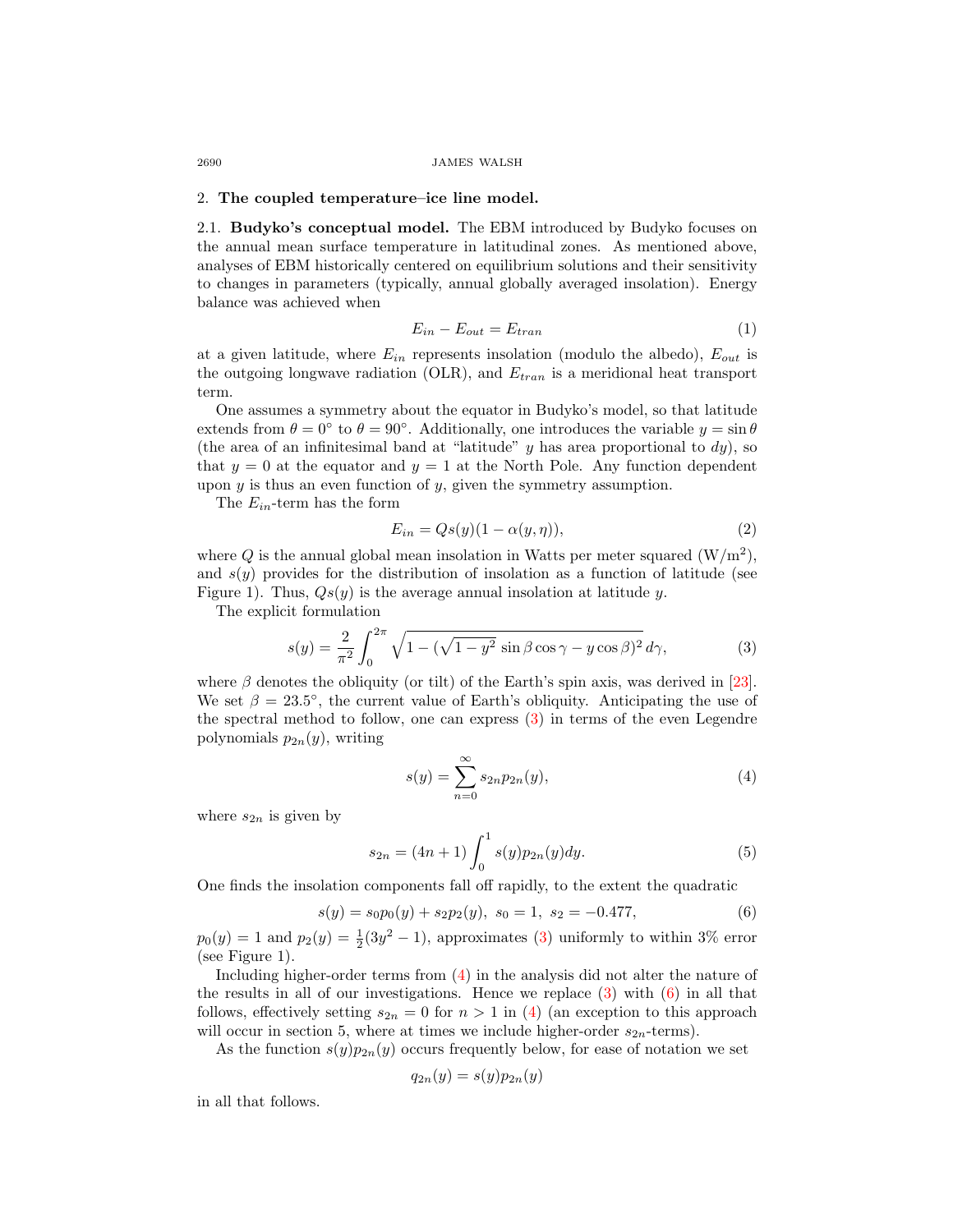

FIGURE 1. Solid: Plot of [\(3\)](#page-3-0) with  $\beta = 24.5^{\circ}$ . Dashed: Quadratic approximation [\(6\)](#page-3-2).

The function  $\alpha(y, \eta)$  in [\(2\)](#page-3-3) represents the albedo, which we assume depends upon the position of the ice line  $y = \eta$ . The albedo function used in [\[5\]](#page-26-7) has the form

<span id="page-4-1"></span>
$$
\alpha(y,\eta) = \begin{cases} \alpha_1, & \text{if } y < \eta \\ \alpha_2, & \text{if } y > \eta, \end{cases}
$$
\n(7)

with  $\alpha_1 < \alpha_2$ . The larger value  $\alpha_2$  represents the albedo of ice, with ice assumed to exist at all latitudes poleward of the ice line. The value  $\alpha_1$  is the correspondingly lower albedo of the ice free surface equatorward of  $\eta$ . Each of  $s(y)$  and  $\alpha(y, \eta)$  is dimensionless.

The Earth radiates energy into space at longer wavelengths; following [\[5\]](#page-26-7), we set

$$
E_{out} = A + BT(y, t),\tag{8}
$$

where  $T(y, t)$  (°C) is the annual mean surface temperature at latitude y, and A  $(W/m<sup>2</sup>)$  and B  $(W/(m<sup>2</sup> °C)$  are determined empirically (see, for example, [\[15\]](#page-27-21)). We note Sellers chose a formulation of the  $E_{out}$ -term comprised of an empirically determined scaling of the Stephan-Boltzmann Law for blackbody radiation [\[32\]](#page-27-10).

The  $E_{tran}$ -term in [\(1\)](#page-3-4) models the heat flux resulting from horizontal redistribution by the circulation of the ocean and the atmosphere. In each of [\[5\]](#page-26-7) and [\[32\]](#page-27-10), the horizontal heat transport term was given by a relaxation to the mean expression of the form

<span id="page-4-0"></span>
$$
E_{tran} = C(\overline{T} - T),\tag{9}
$$

where  $C > 0$  is an empirical constant and

$$
\overline{T} = \overline{T}(t) = \int_0^1 T(y, t) dy
$$
\n(10)

is the global mean surface temperature. A latitude at which the temperature is below the global average will gain heat flux from neighboring latitudes, while heat will be transferred away horizontally if the local temperature exceeds the global mean.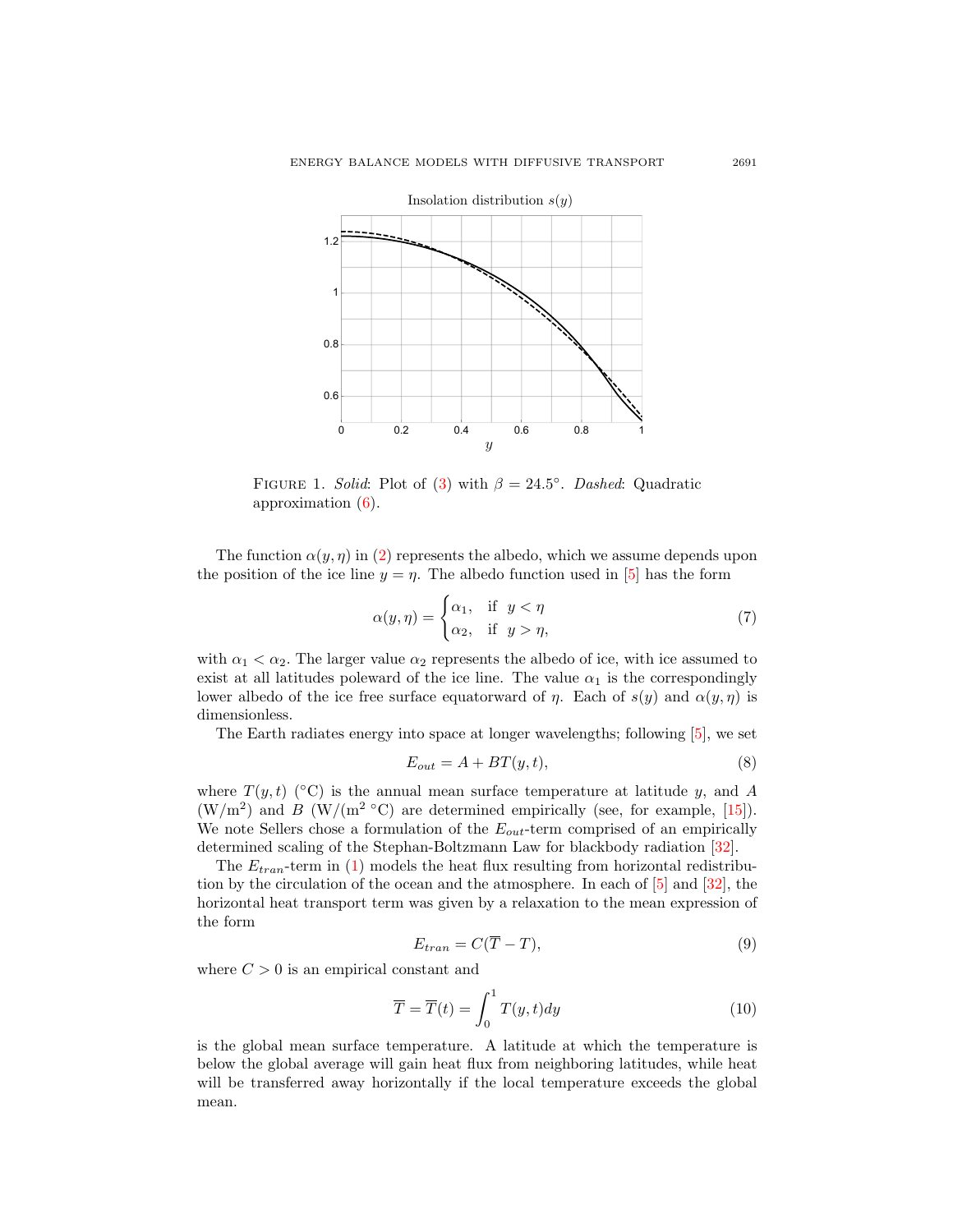In other variants of the Budyko-Sellers EBM ([\[20\]](#page-27-14), [\[25\]](#page-27-15), [\[26\]](#page-27-16), [\[28\]](#page-27-17), for example), meridional heat transport is modeled by

<span id="page-5-1"></span>
$$
E_{tran} = D\nabla^2 T = D\frac{\partial}{\partial y}(1 - y^2)\frac{\partial T}{\partial y},\tag{11}
$$

where  $D > 0$  is an empirical constant; the form of the spherical diffusion operator [\(11\)](#page-5-1) arises when assuming no radial or longitudinal dependence. This diffusive heat transport is akin to an eddy diffusion approach to dispersion by macroturbulence in the entire system [\[20\]](#page-27-14).

In using either  $(9)$  or  $(11)$ , note the net global effect of horizontal heat transport is zero as in each case the integral of  $E_{tran}$  over the unit interval is zero.

The diffusive heat transport approach  $(11)$  has the advantage that the Legendre polynomials  $p_n(y)$  are eigenfunctions of the spherical diffusion operator:

<span id="page-5-0"></span>
$$
\frac{d}{dy}(1-y^2)\frac{d}{dy}p_n(y) = -n(n+1)p_n(y).
$$

Hence the use of Legendre polynomials provides for a powerful technique in the analysis to follow.

We consider the PDE version of Budyko's model

$$
R\frac{\partial T(y,t)}{\partial t} = Qs(y)(1 - \alpha(y,\eta)) - (A + BT) + E_{tran},\tag{12}
$$

where  $E_{tran}$  is of the form [\(9\)](#page-4-0) or [\(11\)](#page-5-1). The heat capacity of the Earth's surface R  $(J/(m^2 °C))$  is assumed to equal the global average value; the units on each side of  $(12)$  are  $W/m<sup>2</sup>$ .

2.2. Widiasih's dynamic ice line. Note the lack of any mechanism in Budyko's model by which the ice sheet (represented in  $(12)$  by the ice line  $\eta$ ) is allowed to expand or retreat as the local surface temperature varies. In the case  $E_{tran}$  =  $C(T - T)$ , a dynamic equation for the ice line was introduced in [\[40\]](#page-28-1) and coupled to [\(12\)](#page-5-0), resulting in the integro-differential system

<span id="page-5-3"></span>
$$
R\frac{\partial T}{\partial t} = Qs(y)(1 - \alpha(y, \eta)) - (A + BT) + C(\overline{T} - T)
$$
 (13a)

<span id="page-5-2"></span>
$$
\frac{d\eta}{dt} = \varepsilon (T(\eta, t) - T_c). \tag{13b}
$$

The parameter  $\varepsilon > 0$  governs the relaxation time of the ice sheet.  $T_c$  is a critical temperature, meaning that if  $T(\eta, t) < T_c$  ice forms and the ice line moves toward the equator, whereas the ice line retreats toward the pole if  $T(\eta, t) > T_c$ .

System  $(13)$  has been analyzed in [\[40\]](#page-28-1) and [\[38\]](#page-28-2) when assuming the albedo varies smoothly across the ice line (in this case the model is said to be of "Sellers-type"). Using a smooth variant of albedo function [\(7\)](#page-4-1) and assuming  $\varepsilon$  satisfies certain bounds, Widiasih proved that a stable equilibrium temperature profile–ice line pair  $(T^*(y), \eta^*)$  exists with  $\eta^*$  at roughly 70<sup>°</sup>N (a small ice cap). The analysis in [\[40\]](#page-28-1) centered on the use of Hadamard graph transforms.

With a smooth variant of albedo function [\(27\)](#page-11-0), chosen to model the very cold world of the great glacial epochs of the Neoproterozoic Era (see section 4), Walsh and Widiasih proved the existence of a stable equilibrium for system [\(13\)](#page-5-2) with the ice line in tropical latitudes in [\[38\]](#page-28-2) (with constraints placed on  $\varepsilon$ ). The choice of albedo function was motivated by  $[1]$ , in which such a stable equilibrium was found using an idealized, appropriately parametrized general circulation model, and subsequently dubbed a "Jormungand" state. That the temperature–ice line coupled model [\(13\)](#page-5-2)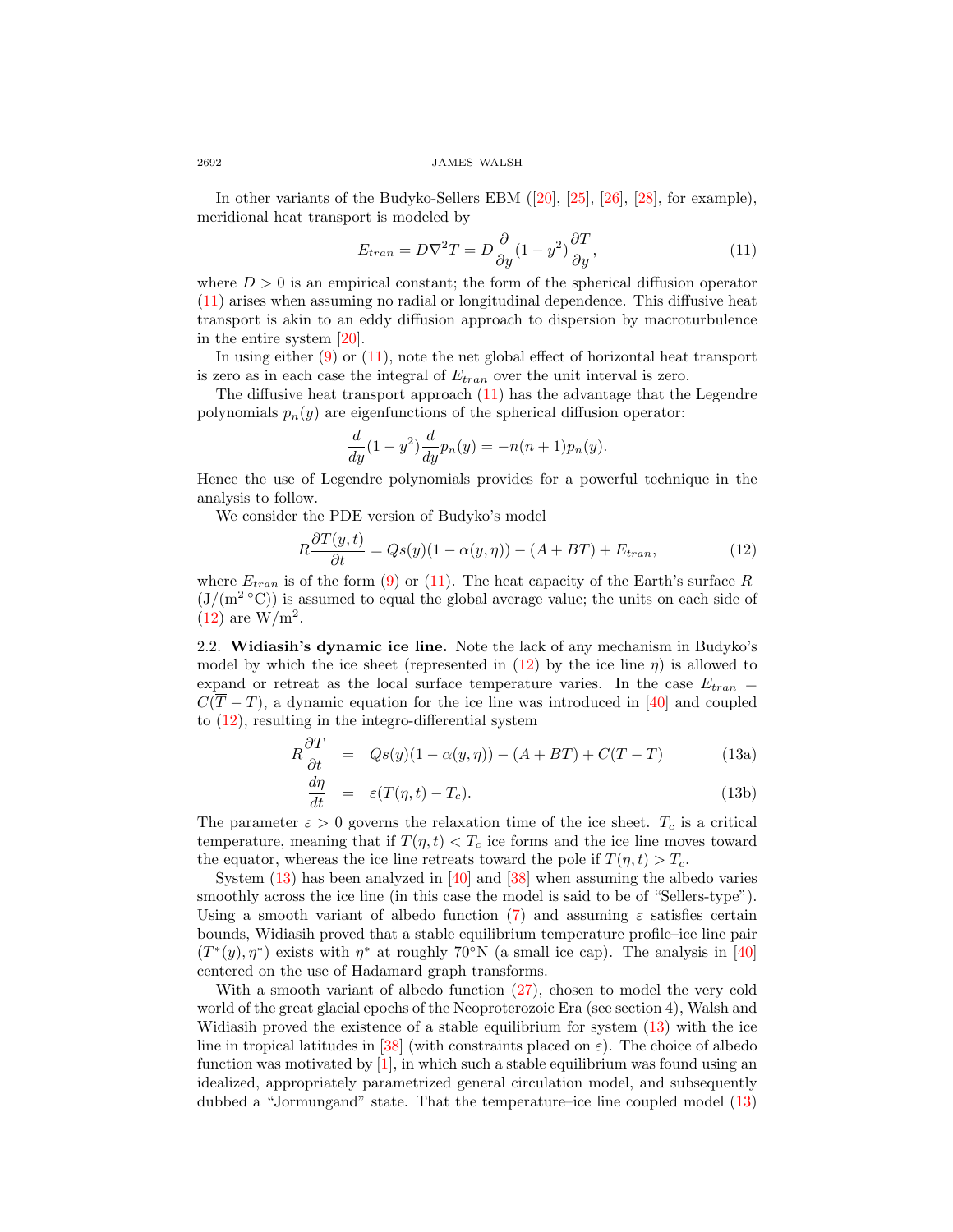can be adjusted to find a stable climate appropriate for current times, as well as a stable climate appropriate for the deepest of ice ages, points to the power and utility of this relatively simple coupled EBM.

The present work considers discontinuous albedo functions—in which case [\(12\)](#page-5-0) is said to be of "Budyko-type"—and diffusive heat transport. In the following two sections we present the analysis of the coupled temperature–ice line model assuming diffusive heat transport  $(11)$  and albedo functions  $(7)$  and  $(27)$ , respectively. For completeness, in section 5 we then revisit and expand upon the quadratic approximation approaches to analyzing system  $(13)$  presented in  $[24]$  and  $[37]$ .

3. Diffusive heat transport: standard albedo. In this section we consider the system

<span id="page-6-1"></span><span id="page-6-0"></span>
$$
R\frac{\partial T}{\partial t} = Qs(y)(1 - \alpha(y, \eta)) - (A + BT) + D\frac{\partial}{\partial y}(1 - y^2)\frac{\partial T}{\partial y}
$$
 (14a)

$$
\frac{d\eta}{dt} = \varepsilon (T(\eta, t) - T_c), \tag{14b}
$$

with albedo function  $\alpha(y, \eta)$  given by [\(7\)](#page-4-1).

We note equation  $(14a)$  comes with the boundary conditions that the gradient of the temperature profile  $T(y, t)$  equals zero at the equator and at the North Pole.

3.1. The spectral method. Recall functions appearing in [\(14\)](#page-6-1) are even functions of  $y$ , due to the assumed symmetry about the equator. We approximate system [\(14\)](#page-6-1) by expanding each function of y in terms of the first  $N + 1$  even Legendre polynomials, arriving at a system of  $N+2$  ODE as follows. Consider the expression

<span id="page-6-2"></span>
$$
T(y,t) = \sum_{n=0}^{N} T_{2n}(t) p_{2n}(y),
$$
\n(15)

and first note

<span id="page-6-3"></span>
$$
\frac{dp_{2n}}{d\theta} = \frac{dp_{2n}}{dy}\cos\theta = 0
$$

at the equator and North Pole. Hence expression [\(15\)](#page-6-2) satisfies the prescribed boundary conditions.

Substitute  $(15)$  and  $(6)$  into equation  $(14a)$  to arrive at

$$
R\sum_{n=0}^{N} \dot{T}_{2n} p_{2n}(y) = Q \sum_{n=0}^{N} (s_{2n} - \overline{\alpha}_{2n}) p_{2n}(y) - A - B \sum_{n=0}^{N} T_{2n} p_{2n}(y)
$$
(16)  

$$
- D \sum_{n=0}^{N} 2n(2n+1) T_{2n} p_{2n}(y),
$$

where the dot represents differentiation with respect to time,  $s_0$  and  $s_2$  are given in [\(6\)](#page-3-2) (recall we set  $s_{2n} = 0$  for  $n > 1$ ), and

$$
\overline{\alpha}_{2n}(\eta) = (4n+1) \int_0^1 \alpha(y,\eta) q_{2n}(y) dy
$$

$$
= (4n+1) \left( \alpha_1 \int_0^{\eta} q_{2n}(y) dy + \alpha_2 \int_{\eta}^1 q_{2n}(y) dy \right)
$$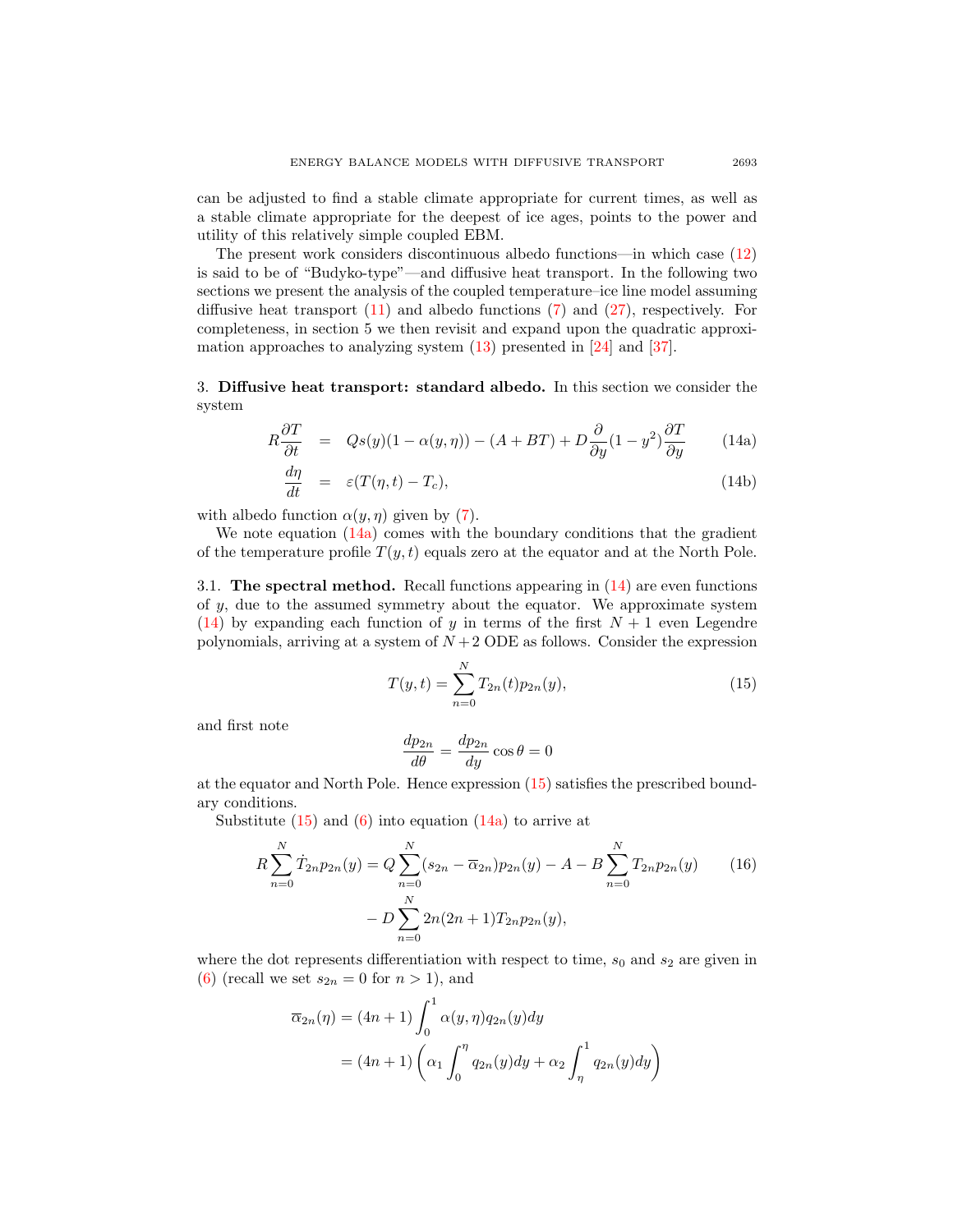$$
= (4n+1)\left(\alpha_2 \int_0^1 q_{2n}(y)dy - (\alpha_2 - \alpha_1) \int_0^{\eta} q_{2n}(y)dy\right)
$$
  
=  $\alpha_2 s_{2n} - (4n+1)(\alpha_2 - \alpha_1) \int_0^{\eta} q_{2n}(y)dy.$  (17)

Recalling  $q_{2n}(y) = s(y)p_{2n}(y)$  is a polynomial of degree  $2n + 2$ , we note for future reference  $\overline{\alpha}_{2n}$  is a polynomial in  $\eta$  of degree  $2n + 3$ . Also note that substituting  $y = \eta$  into [\(15\)](#page-6-2) gives the temperature at the ice line

<span id="page-7-4"></span><span id="page-7-1"></span><span id="page-7-0"></span>
$$
T(\eta, t) = \sum_{n=0}^{N} T_{2n}(t) p_{2n}(\eta).
$$
 (18)

Equating coefficients of  $p_{2n}$  in [\(16\)](#page-6-3) and simplifying yields an approximation of the infinite-dimensional system  $(14)$  given by the  $N + 2$  ODE

$$
RT_0 = Q(s_0 - \overline{\alpha}_0(\eta)) - A - BT_0,
$$
  
\n
$$
RT_{2n} = Q(s_{2n} - \overline{\alpha}_{2n}(\eta)) - (B + 2n(2n + 1)D)T_{2n}, \ n = 1, ..., N,
$$
  
\n
$$
\dot{\eta} = \varepsilon \left( \sum_{n=0}^{N} T_{2n} p_{2n}(\eta) - T_c \right).
$$
\n(19)

Note system [\(19\)](#page-7-0) can be rewritten

$$
\dot{T}_0 = -\frac{B}{R}(T_0 - f_0(\eta)),
$$
\n
$$
\dot{T}_{2n} = -\frac{(B + 2n(2n + 1)D)}{R}(T_{2n} - f_{2n}(\eta)), \ n = 1, ..., N,
$$
\n
$$
\dot{\eta} = \varepsilon \left(\sum_{n=0}^{N} T_{2n} p_{2n}(\eta) - T_c\right),
$$
\n(20)

where

$$
f_0(\eta) = \frac{1}{B}(Q(s_0 - \overline{\alpha}_0(\eta)) - A),
$$
  
\n
$$
f_{2n}(\eta) = \frac{1}{(B + 2n(2n + 1)D)}(Q(s_{2n} - \overline{\alpha}_{2n}(\eta)), n = 1, ..., N.
$$
\n(21)

We analyze system  $(20)$  via geometric singular perturbation theory.

3.2. Fenichel's Theorem. We assume the ice line moves slowly relative to the evolution of the temperature. Thus  $\eta$  will be a slow variable, while  $T_0, ..., T_{2N}$ are fast variables. If  $\varepsilon = 0$  then  $\eta$  remains fixed, in which case  $T_{2n} \to f_{2n}(\eta)$ exponentially fast for  $n = 0, 1, ..., N$ . Hence there is an attracting manifold of rest points when  $\varepsilon = 0$ . We thus analyze system [\(20\)](#page-7-1) via geometric singular perturbation theory, for which we now recall Fenichel's Theorem ([\[11\]](#page-27-22), [\[12\]](#page-27-23), [\[19\]](#page-27-24)). The case in which the attracting invariant manifold when  $\varepsilon = 0$  is the graph of a function is sufficient for our purposes, so this is the setting we present here.

Consider a system of the form

<span id="page-7-3"></span><span id="page-7-2"></span>
$$
\begin{aligned}\n\dot{x} &= f(x, u, \varepsilon) \\
\dot{u} &= \varepsilon g(x, u, \varepsilon),\n\end{aligned} \tag{22}
$$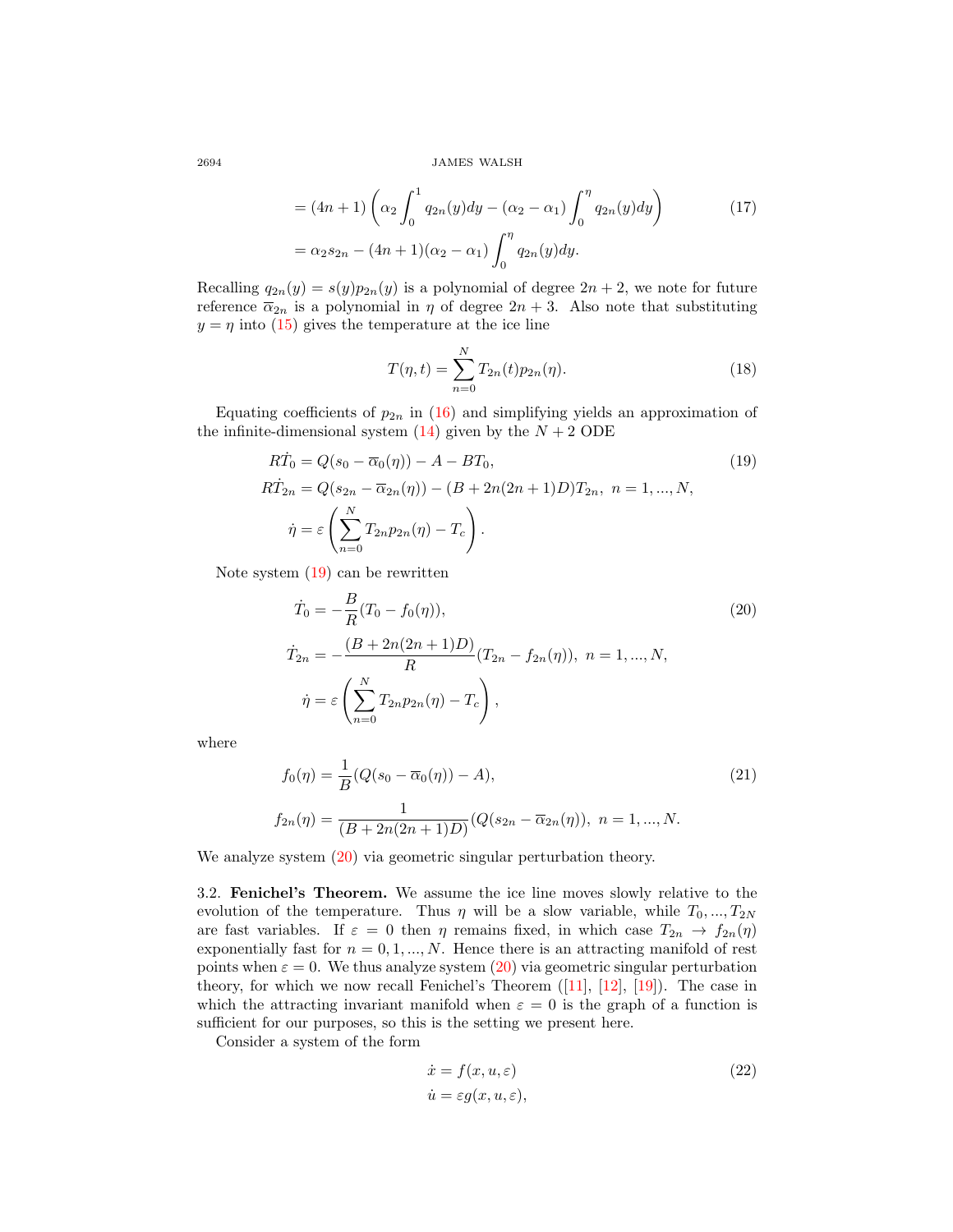where  $x \in \mathbb{R}^n, u \in \mathbb{R}^m$  and  $\varepsilon$  is a real parameter. Assume f and g are each  $C^{\infty}$  on  $\mathbb{R}^{n+m} \times I$ , where I is an open interval containing 0. Assume the set of rest points when  $\varepsilon = 0$ ,

<span id="page-8-0"></span>
$$
\Lambda^0 = \{ (x, u) : f(x, u, 0) = 0 \} = \{ (x, u) : x = h^0(u) \},
$$

is the graph of a  $C^{\infty}$  function  $x = h^0(u)$ . Assume further that  $\Lambda^0$  is normally hyperbolic with regard to system [\(22\)](#page-7-2) when  $\varepsilon = 0$ .

**Theorem 3.1.** [\[11\]](#page-27-22) If  $\varepsilon$  is positive and sufficiently small, there exists a manifold  $\Lambda^{\varepsilon}$  within  $O(\varepsilon)$  of  $\Lambda^{0}$  and diffeomorphic to  $\Lambda^{0}$ . In addition,  $\Lambda^{\varepsilon}$  is locally invariant under the flow of [\(22\)](#page-7-2) and C<sup>r</sup> (including in  $\varepsilon$ ) for any  $r < \infty$ .

**Remark 1.** (i) In this setting,  $\Lambda^{\varepsilon}$  is the graph of a function  $x = h^{\varepsilon}(u)$  that is  $C^{r}$ , in both u and  $\varepsilon$ , for any  $r < \infty$ .

(ii) Given that u parametrizes the manifold  $\Lambda^{\varepsilon}$ , the equation describing the dynamics on  $\Lambda^{\varepsilon}$  is

$$
\dot{u} = \varepsilon g(h^{\varepsilon}(u), u, \varepsilon). \tag{23}
$$

(iii) Changing the time scale ( $\tau = \varepsilon t$ ), [\(23\)](#page-8-0) can be rewritten

<span id="page-8-3"></span>
$$
\frac{du}{d\tau} = g(h^{\varepsilon}(u), u, \varepsilon) = g(h^{0}(u), u, 0) + O(\varepsilon).
$$

We then have

$$
\dot{u} = \varepsilon g(h^{\varepsilon}(u), u, \varepsilon) = \varepsilon (g(h^{0}(u), u, 0) + O(\varepsilon)).
$$

(iv) The function  $x = h^0(u)$  (and  $x = h^{\epsilon}(u)$  as well) is defined on a compact subset K of  $\mathbb{R}^n$ . In the applications of Theorem 3.1 to follow, K can be any compact subset of R.

3.3. **Standard albedo model dynamics.** Returning to system  $(20)$ , we see that when  $\varepsilon = 0$  there is a globally attracting curve of rest points  $\Lambda^0 = \{(x, \eta) : x =$  $h^0(\eta)$ , where

$$
x = h^{0}(\eta) = (f_{0}(\eta), f_{2}(\eta), ..., f_{2N}(\eta)),
$$
\n(24)

with  $f_{2n}$  as in [\(21\)](#page-7-3),  $n = 0, 1, ..., N$ . By Fenichel's Theorem, system [\(20\)](#page-7-1) has an attracting invariant manifold for sufficiently small  $\varepsilon$ , on which the dynamics are well approximated by the single ODE

<span id="page-8-1"></span>
$$
\dot{\eta} = \varepsilon \left( \sum_{n=0}^{N} f_{2n}(\eta) p_{2n}(\eta) - T_c \right) = \varepsilon h(\eta). \tag{25}
$$

Recalling  $f_{2n}$  is a polynomial of degree  $2n+3$ , we see  $h(\eta)$  is a polynomial of degree  $4N+3$ . To each value  $\eta = \eta^*$  with  $h(\eta^*) = 0$  and  $h'(\eta^*) < 0$ , there then corresponds a stable equilibrium solution of [\(20\)](#page-7-1), near  $(h^0(\eta^*), \eta^*)$ , assuming the ice line moves sufficiently slowly.

We use the following parameter values [\[24\]](#page-27-12), chosen to align with the modern climate:

<span id="page-8-2"></span>
$$
Q = 343, A = 202, B = 1.9, \alpha_1 = 0.32, \alpha_2 = 0.62, T_c = -10.
$$
 (26)

With the above parameters set, the existence of a small stable ice cap then depends upon the value of the diffusion constant D. A larger D-value corresponds to more efficient heat transport from the warmer tropical region to northern latitudes, eliminating the possibility of any small ice cap (see Figure  $2(a)$ ). Smaller D-values induce a steeper equator-to-pole temperature gradient, and the possibility of a small stable ice cap exists (Figure 2(b)), the size of which grows as  $D$  decreases (compare Figures  $2(b)$  and  $3(b)$ ).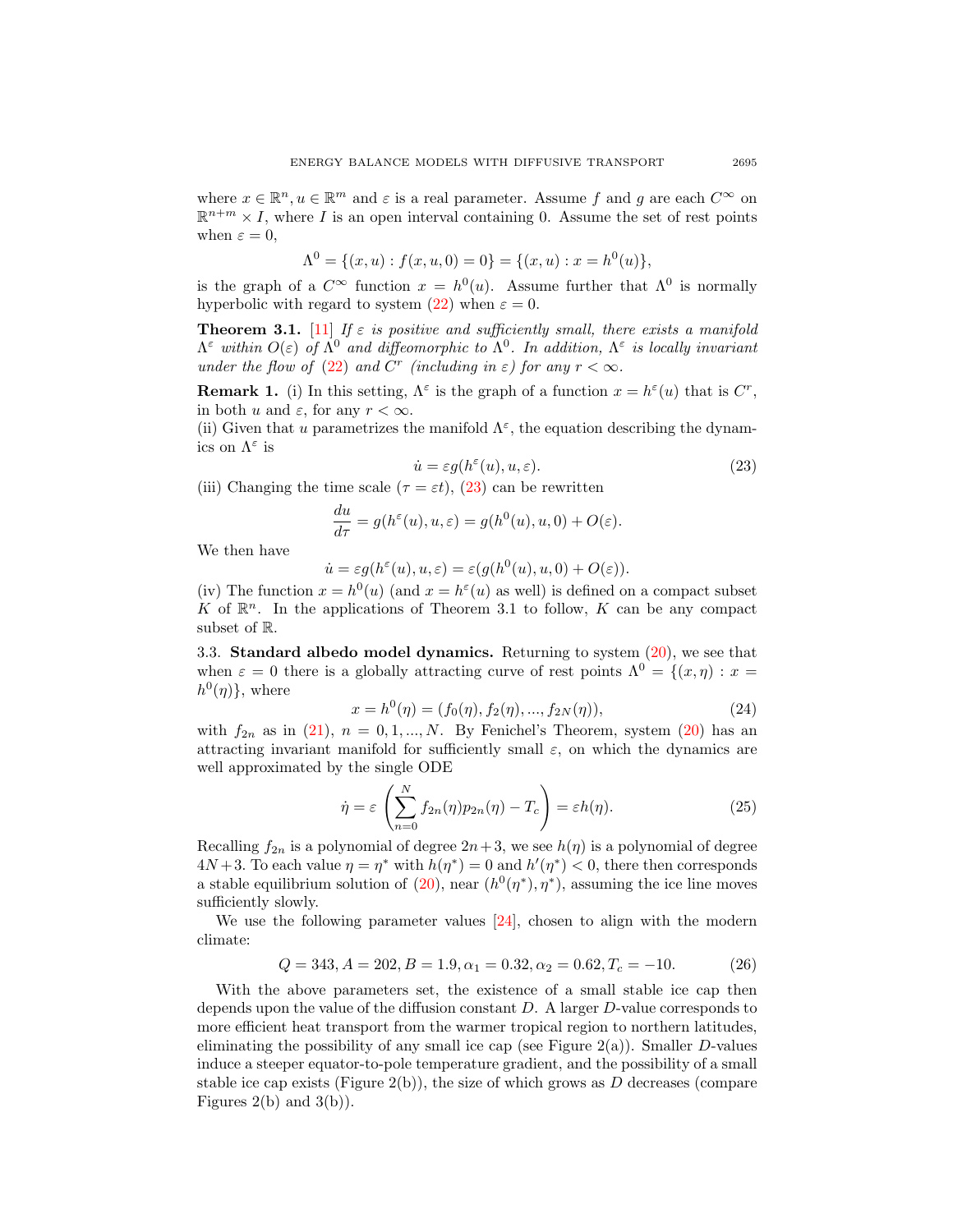

FIGURE 2. Plots of function [\(25\)](#page-8-1). (a)  $N = 1$  in [\(15\)](#page-6-2),  $D = 0.45$ . (b)  $N = 1, D = 0.35$ . (c) D=0.35. Solid:  $N = 2$ . Dashed:  $N = 5$ .

**Proposition 1.** Assume parameter values as in [\(26\)](#page-8-2), and let  $N = 1$  and  $D = 0.35$ . For sufficiently small  $\varepsilon$ , system [\(19\)](#page-7-0) has two equilibrium solutions for which the ice line lies in the interval  $[0, 1]$ . The equilibrium solution with the larger ice cap is unstable, while the equilibrium solution with the smaller ice cap is stable.

Proof. This result follows from Fenichel's Theorem and the analysis of the degree 7 polynomial [\(25\)](#page-8-1)

$$
h(\eta) = f_0(\eta) p_0(\eta) + f_2(\eta) p_2(\eta) - T_c
$$

(see Figure 2(b)). One can show  $h(\eta)$  has two real roots  $\eta_1 < \eta_2$  in [0,1], with  $h'(\eta_1) > 0$  and  $h'(\eta_2) < 0$ . System [\(19\)](#page-7-0) then has a stable equilibrium solution well approximated by  $(h^0(\eta_2), \eta_2)$  and an unstable equilibrium solution near  $(h^0(\eta_1), \eta_1)$ , with  $h^0$  as in [\(24\)](#page-8-3).

**Remark 2.** (i) Also plotted in Figure 2(c) are higher-order approximations ( $N =$  $2, 5$  in  $(15)$ ). As noted in  $[28]$ , each succeeding term in  $(15)$  contains system information pertaining to ever smaller spatial scales. Though not apparent in Figures  $2(b)$  and  $2(c)$ , including higher-order terms serves to slightly reduce the size of the ice cap. We also see the quadratic approximation with  $N = 1$  suffices to capture the dynamics of system [\(19\)](#page-7-0).

(ii) It is interesting to note the lack of any unstable equilibrium with ice edge lying poleward of the stable ice line position when  $D = 0.35$  (Figure 2(b)). Previous analyses of (uncoupled) equation [\(14a\)](#page-6-0) did find such a stable-unstable pair of equilibria, with the existence of the unstable ice cap known as *small ice cap instability* (SICI) (see [\[27\]](#page-27-25) for an excellent discussion of SICI and Budyko's model with diffusive heat transport). The value  $D = 0.35$  is evidently sufficiently small in the coupled model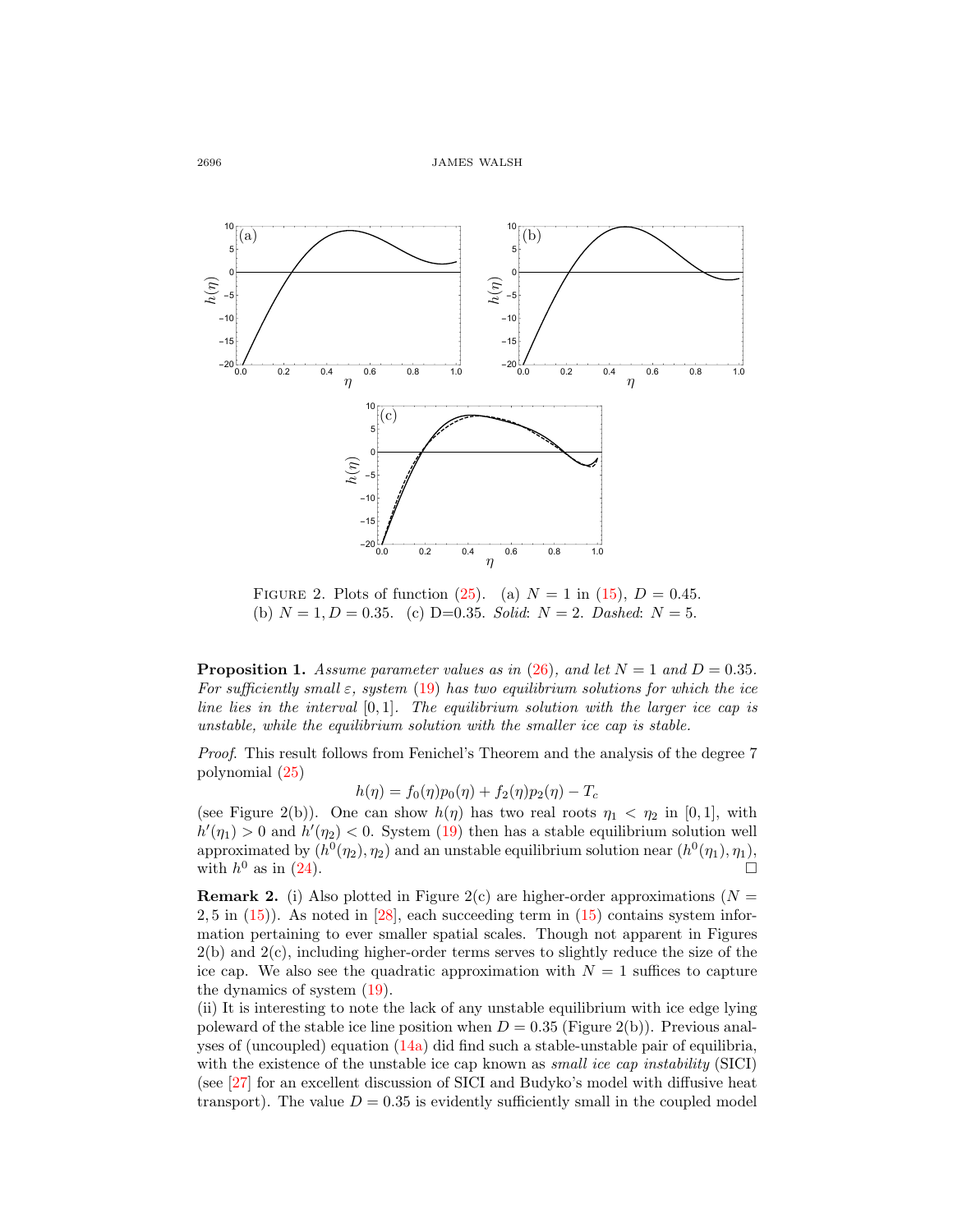

FIGURE 3. Plots of function  $(25)$  with  $D = 0.394$ . (a) and (b)  $N = 1$  in [\(15\)](#page-6-2). (c) Solid:  $N = 2$  in (15). Dashed:  $N = 5$  in (15).

[\(19\)](#page-7-0) to preclude the existence of a small unstable ice cap. We note the SICI phenomenon does arise when  $D$  is increased to 0.394 (see Figure 3; compare with Figure 3 in [\[27\]](#page-27-25)). Thus with more efficient meridional heat transport, the coexistence of a small stable ice cap and a "stable" ice free Earth becomes a possibility, in contrast to the results for the relaxation to the mean heat transport model  $([40], [24]$  $([40], [24]$  $([40], [24]$  $([40], [24]$ ; also see Figure 6).

(iii) Integrating  $(15)$  with respect to y over the unit interval yields

$$
\overline{T}(t) = \int_0^1 T(y, t) dy = T_0(t),
$$

as  $\int_0^1 p_{2n}(y)dy = 0$  for  $n > 1$ . Hence  $T_0$  represents the global mean surface temperature, a quantity that varies with the ice line  $\eta$  in the coupled model [\(19\)](#page-7-0). Given the evolution of  $\eta$  depends on the D-value in system [\(19\)](#page-7-0), the global mean temperature depends upon D as well. At an equilibrium point with  $\eta = \eta^*$ , the global mean temperature is  $T_0^* = f_0(\eta^*)$  (recall [\(20\)](#page-7-1) and [\(21\)](#page-7-3)). With  $N = 1$  and  $D = 0.35$ , the stable small ice cap is positioned near  $\eta^* = 0.837$  (57°N), for which  $T_0^* = 10.9$ °C. In our present climate,  $\eta^* \approx 0.940$  (70°N) and  $T_0^* \approx 15$ °C, so that the model ice cap is too large and the model world is too cold when  $D = 0.35$ . Were one to require the ice line for the small stable ice cap to lie near  $\eta^* = 0.940$ , one could compute the corresponding D-value by solving  $h(0.94) = f_0(0.94) + f_2(0.94)p_2(0.94) - T_c = 0$ for D (recall  $f_2$  depends upon D). In this case one finds  $D = 0.394$ , for which  $T_0^* = 14.6$ °C, a good approximation to our current climate.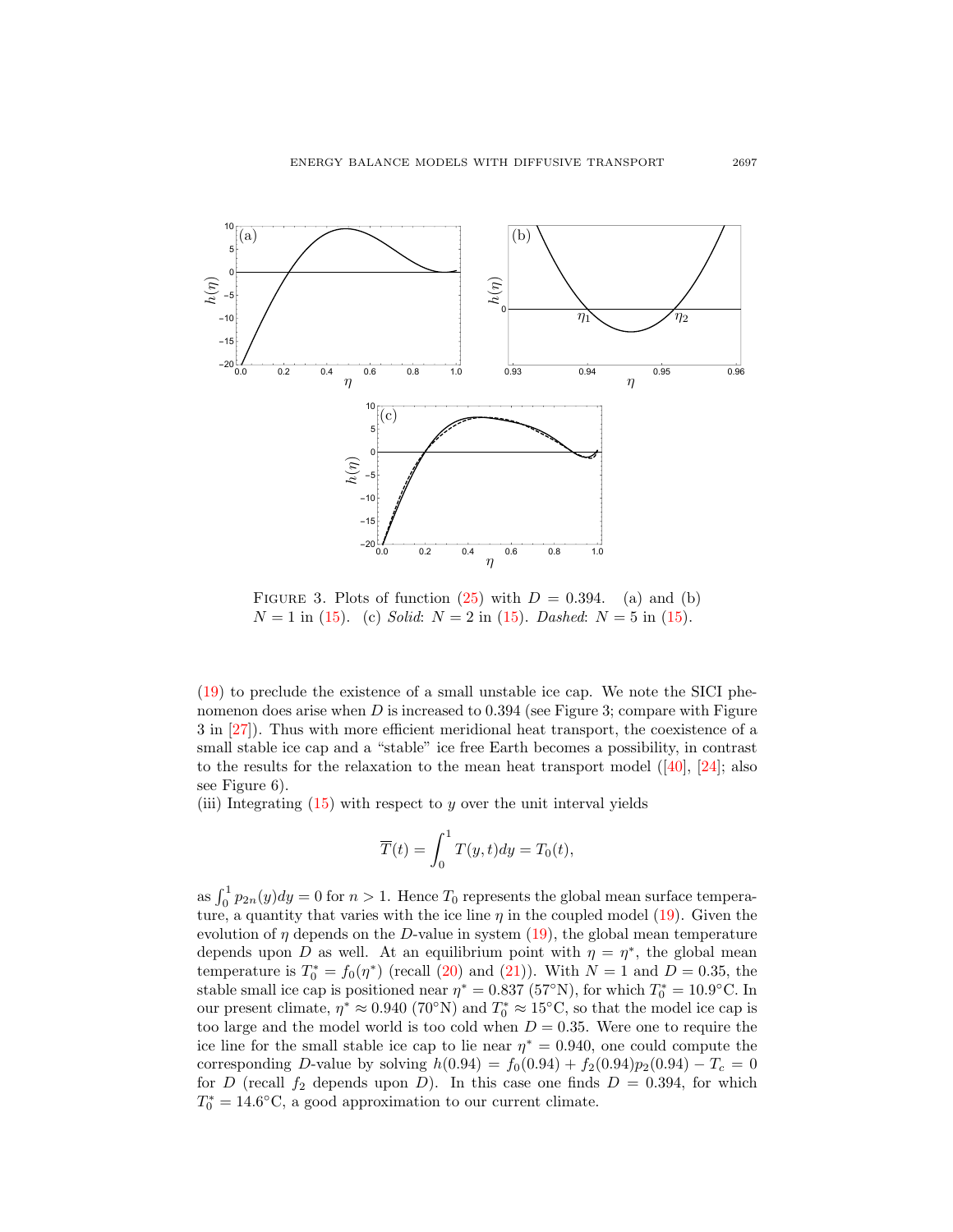We now turn to diffusive heat transport and the spectral method when system [\(14\)](#page-6-1) is adjusted to model the great glacial episodes of the Neoproterozoic Era.

# 4. Diffusive heat transport: Jormungand albedo.

4.1. The Jormungand albedo function. We incorporate an albedo function, modeled after a similar function introduced in [\[1\]](#page-26-8) and appropriate for near snowball Earth events, into system [\(14\)](#page-6-1). If the ice sheet were to extend down to tropical latitudes, what might serve to counteract positive ice albedo feedback to the extent a runaway snowball Earth event never occurs, with the ice line stabilizing in tropical latitudes?

A possible mechanism for this dynamic was presented in [\[1\]](#page-26-8). Using an idealized general circulation model (GCM) parametrized for the extensive ice ages of the Neoproterozoic Era, Abbot et al found that evaporation exceeded precipitation in a latitudinal band centered around 15-20◦ . Any ice forming in these lower latitudes would have no (or significantly less) snow cover, and hence this "bare" ice would have an albedo value  $\alpha_i$  less than albedo value  $\alpha_2$ , but with  $\alpha_i$  greater than the albedo value  $\alpha_1$  of the surface south of the ice line. This reduced albedo, relative to the albedo of snow covered ice, was sufficient to enable Abbot et al to find a stable equilibrium solution with the ice line in tropical latitudes when using the GCM in [\[1\]](#page-26-8). This stable "Jormungand" state, with a narrow strip of ocean about the equator remaining ice free, provides a possible explanation for the survival of photosynthetic organisms through these tremendous ice ages.

Following [\[1\]](#page-26-8), we fix a latitude  $y = \rho$  and assume any ice forming equatorward of  $y = \rho$  is devoid of snow. In this scenario, a snowball Earth event would find bare ice from the equator to  $y = \rho$ , and snow covered ice poleward of  $y = \rho$ . If the ice line  $\eta$  was positioned above  $\rho$ , the surface would have albedo  $\alpha_1$  south of  $\eta$  and albedo  $\alpha_2$  at latitudes above *η*. This leads to the *Jormungand albedo function* [\[37\]](#page-28-3)

<span id="page-11-0"></span>
$$
\alpha(y,\eta) = \begin{cases} a(y,\eta), & \eta < \rho \\ b(y,\eta), & \rho \le \eta, \end{cases}
$$
\n(27)

where

$$
a(y,\eta) = \begin{cases} \alpha_1, & y < \eta \\ \alpha_i, & \eta < y < \rho \\ \alpha_2, & \rho < y, \end{cases} \quad \text{and} \quad b(y,\eta) = \begin{cases} \alpha_1, & y < \eta \\ \alpha_2, & y > \eta, \end{cases} \tag{28}
$$

with  $\alpha_1 < \alpha_i < \alpha_2$ .

4.2. The nonsmooth model equations. The use of  $(27)$  in system  $(14)$  leads to a nonsmooth vector field as follows. Expanding  $T(y,t)$  as in [\(15\)](#page-6-2) and proceeding as in section 3 again leads to the approximating system of  $N + 2$  ODE [\(19\)](#page-7-0). The functions  $\bar{\alpha}_{2n}(\eta)$  appearing in [\(19\)](#page-7-0), however, depend on the position of the ice line relative to  $y = \rho$ . For  $\eta \ge \rho$  we write  $\overline{\alpha}_{2n}(\eta) = b_{2n}$ , and we have

<span id="page-11-1"></span>
$$
\overline{\alpha}_{2n}(\eta) = \overline{b}_{2n}(\eta) = (4n+1) \int_0^1 b(y, \eta) q_{2n}(y) dy
$$
\n
$$
= \alpha_2 s_{2n} - (4n+1)(\alpha_2 - \alpha_1) \int_0^{\eta} q_{2n}(y) dy,
$$
\n(29)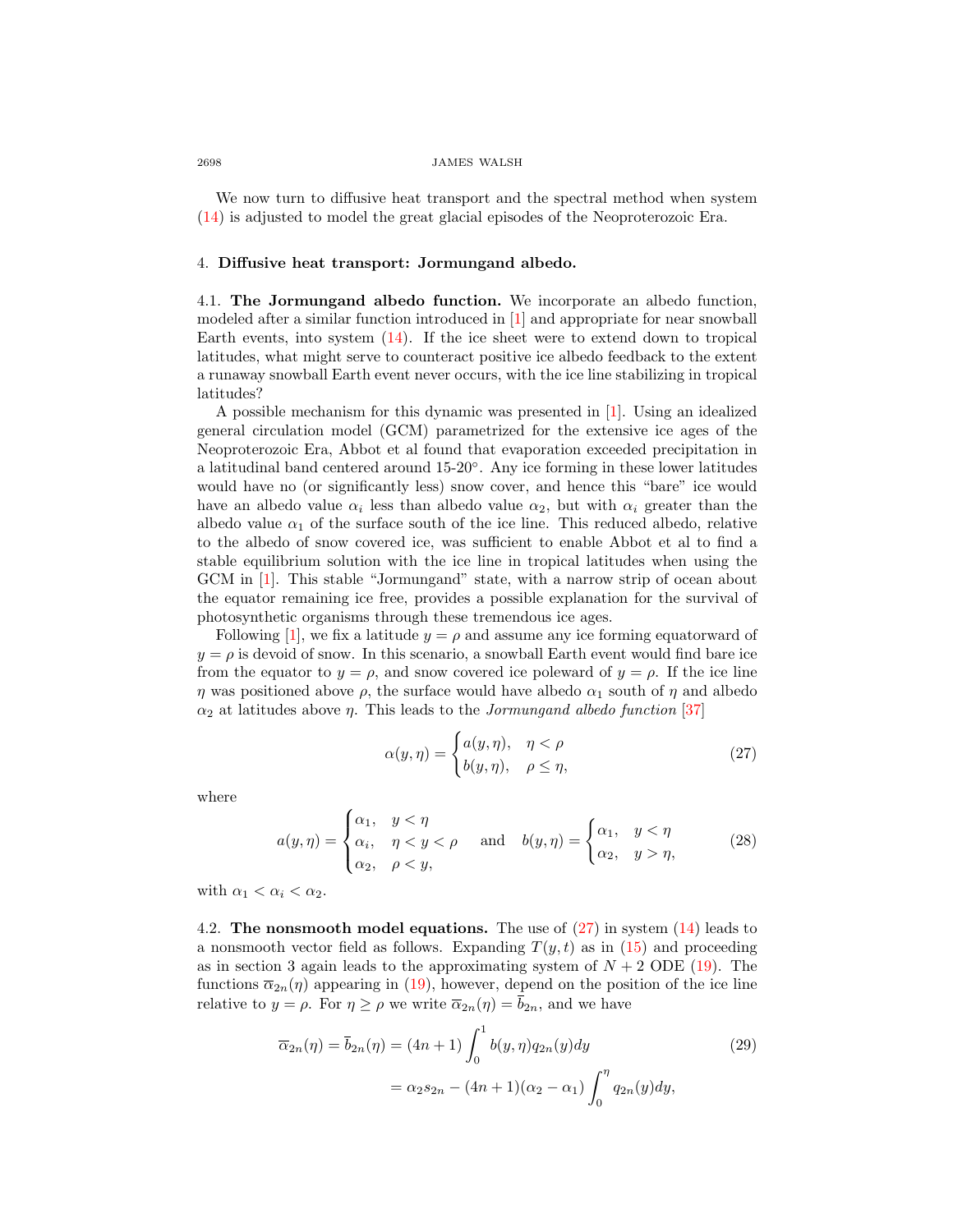precisely as in [\(17\)](#page-7-4). For  $\eta < \rho$  we write  $\overline{\alpha}_{2n}(\eta) = \overline{a}_{2n}$ , and we compute

<span id="page-12-0"></span>
$$
\overline{\alpha}_{2n}(\eta) = \overline{\alpha}_{2n}(\eta) = (4n+1) \int_0^1 a(y, \eta) q_{2n}(y) dy
$$
\n
$$
= (4n+1) \left( \alpha_1 \int_0^{\eta} q_{2n}(y) dy + \alpha_i \int_{\eta}^{\rho} q_{2n}(y) dy + \alpha_2 \int_{\rho}^1 q_{2n}(y) dy \right)
$$
\n
$$
= (4n+1) \left( \alpha_2 \int_0^1 q_{2n}(y) dy - (\alpha_2 - \alpha_i) \int_{\eta}^{\rho} q_{2n}(y) dy - (\alpha_2 - \alpha_1) \int_0^{\eta} q_{2n}(y) dy \right)
$$
\n
$$
= \alpha_2 s_{2n} - (4n+1) \left( (\alpha_2 - \alpha_i) \int_{\eta}^{\rho} q_{2n}(y) dy + (\alpha_2 - \alpha_1) \int_0^{\eta} q_{2n}(y) dy \right).
$$
\n(30)

We note  $\bar{a}_{2n}(\eta)$  and  $\bar{b}_{2n}(\eta)$  are each polynomials of degree  $2n + 3$ .

Given albedo function  $(27)$ , let  $V^-$  denote the vector field corresponding to model equations [\(19\)](#page-7-0) when  $\eta < \rho$ , that is,  $V^-$  is the vector field given by the system of  ${\cal N}+2$  ODE

$$
\dot{T}_0 = -\frac{B}{R}(T_0 - f_0^-(\eta)),
$$
\n
$$
\dot{T}_{2n} = -\frac{(B + 2n(2n+1)D)}{R}(T_{2n} - f_{2n}^-(\eta)), \quad n = 1, ..., N,
$$
\n
$$
\dot{\eta} = \varepsilon \left(\sum_{n=0}^N T_{2n} p_{2n}(\eta) - T_c\right),
$$
\n(31)

where

$$
f_0^-(\eta) = \frac{1}{B}(Q(s_0 - \overline{a}_0(\eta)) - A),
$$
  
\n
$$
f_{2n}^-(\eta) = \frac{1}{(B + 2n(2n+1)D)}(Q(s_{2n} - \overline{a}_{2n}(\eta)), \ n = 1, ..., N.
$$
\n(32)

While  $V^-$  is a smooth vector field on  $\mathbb{R}^{N+2}$ , in the model we restrict  $V^-$  to the set

<span id="page-12-2"></span><span id="page-12-1"></span>
$$
S^- = \{(x, \eta) : x = (T_0, ..., T_{2N}), \ \eta < \rho\}.
$$

Similarly, let  $V^+$  be the vector field given by the model equations when  $\rho < \eta$ , that is,  $V^+$  corresponds to the system of  $N+2$  ODE

$$
\dot{T}_0 = -\frac{B}{R}(T_0 - f_0^+(\eta)),
$$
\n
$$
\dot{T}_{2n} = -\frac{(B + 2n(2n+1)D)}{R}(T_{2n} - f_{2n}^+(\eta)), \ n = 1, ..., N,
$$
\n
$$
\dot{\eta} = \varepsilon \left(\sum_{n=0}^N T_{2n} p_{2n}(\eta) - T_c\right),
$$
\n(33)

where

$$
f_0^+(\eta) = \frac{1}{B}(Q(s_0 - \bar{b}_0(\eta)) - A),
$$
  
\n
$$
f_{2n}^+(\eta) = \frac{1}{(B + 2n(2n+1)D)}(Q(s_{2n} - \bar{b}_{2n}(\eta)), \ n = 1, ..., N.
$$
\n(34)

While  $V^+$  is a smooth vector field on  $\mathbb{R}^{N+2}$ , we restrict  $V^+$  to the set

$$
S^{+} = \{(x, \eta) : x = (T_0, ..., T_{2N}), \ \rho \le \eta\}.
$$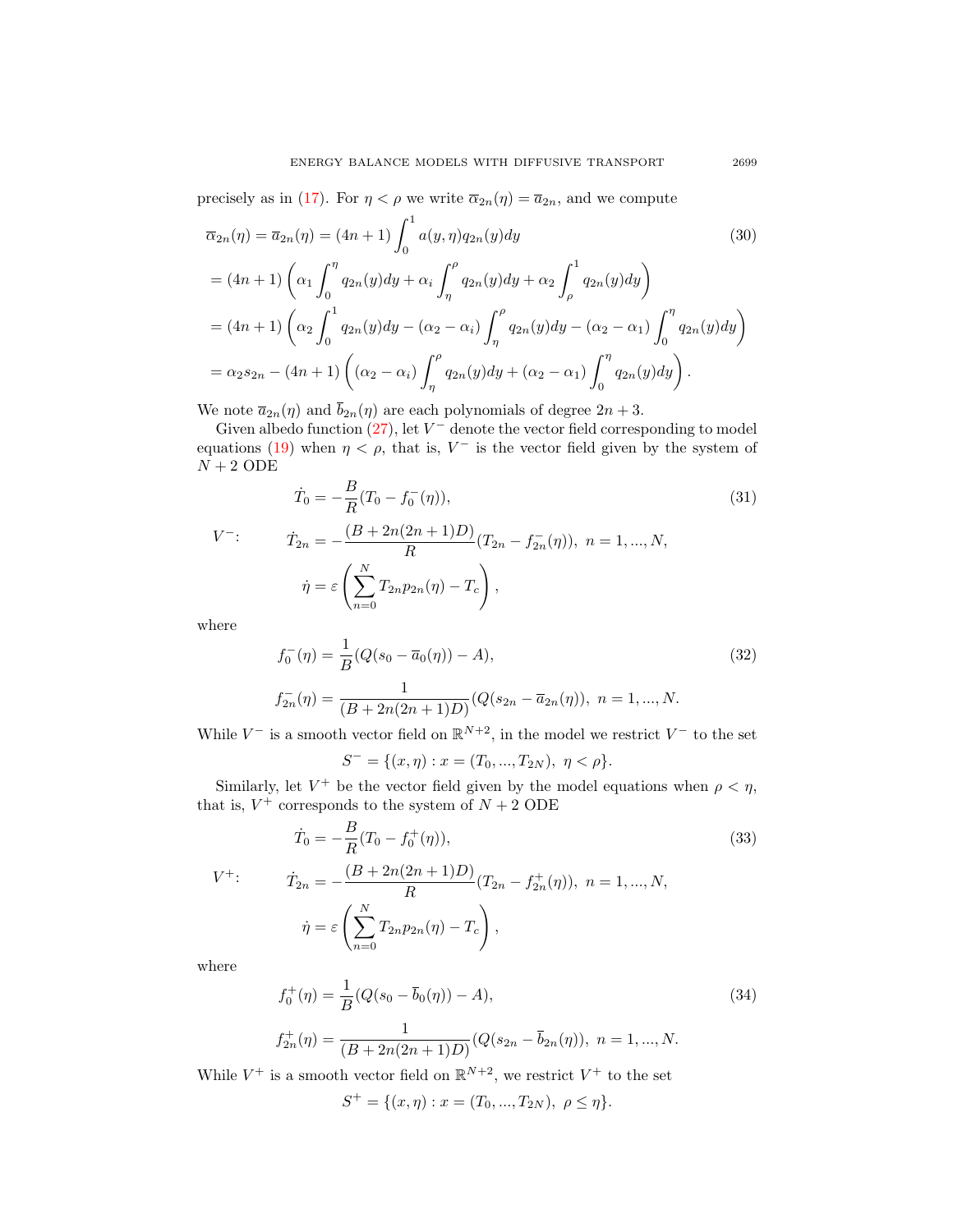Vector fields  $V^-$  and  $V^+$  differ only in the expressions  $\bar{a}_{2n}(\eta)$  [\(30\)](#page-12-0) and  $\bar{b}_{2n}(\eta)$ [\(29\)](#page-11-1). Note that  $V^-$  is defined at points  $(x, \rho)$ , and further that

$$
\overline{a}_{2n}(\rho) = \alpha_2 s_{2n} - (4n+1)(\alpha_2 - \alpha_1) \int_0^{\rho} q_{2n}(y) dy = \overline{b}_{2n}(\rho),
$$

that is,  $V^-$  and  $V^+$  agree on the set

$$
\Sigma = \{(x, \eta) : x = (T_0, ..., T_{2N}), \ \eta = \rho\}.
$$
 (35)

The set  $\Sigma$  is known as a *switching boundary* (or *discontinuity boundary*) [\[10\]](#page-27-19) for the vector field

<span id="page-13-1"></span>
$$
V(x,\eta) = \begin{cases} V^-(x,\eta), & (x,\eta) \in S^- \\ V^+(x,\eta), & (x,\eta) \in S^+ . \end{cases}
$$
 (36)

The vector field V is smooth on  $\mathbb{R}^{N+2}\backslash\Sigma$  and continuous on  $\mathbb{R}^{N+2}$ . Standard ODE theory then implies solutions to the initial value problem

<span id="page-13-0"></span>
$$
(\dot{x}, \dot{\eta}) = V(x, \eta), \ (x(0), \eta(0)) = (x_0, \eta_0) \tag{37}
$$

exist. However, V fails to be  $C^1$  on  $\Sigma$ , as we now show.

Let  $J^-$  and  $J^+$  denote the Jacobian matrices of vector fields  $V^-$  and  $V^+$ , respectively.

**Proposition 2.** For  $(x, \rho) \in \Sigma$ ,  $J^-(x, \rho) \neq J^+(x, \rho)$ .

*Proof.* Let  $(x, \rho) \in \Sigma$ . Note

<span id="page-13-2"></span>
$$
\frac{\partial f_0^-}{\partial \eta} = \frac{Q}{B}(\alpha_i - \alpha_1)s(\eta) \text{ and } \frac{\partial f_0^+}{\partial \eta} = \frac{Q}{B}(\alpha_2 - \alpha_1)s(\eta),
$$

expressions that do not agree when  $\eta = \rho$ , in particular. Hence  $J^-(x, \rho) \neq J^+$  $(x, \rho).$ 

While V is not  $C^1$  at points in  $\Sigma$ , we do have that V is locally Lipschitz, thereby guaranteeing that the model ODE [\(37\)](#page-13-0) has unique solutions.

**Proposition 3.** The vector field  $V(x, \eta)$  given by [\(36\)](#page-13-1) is locally Lipschitz, that is, for any  $z = (x, \eta) \in \mathbb{R}^{N+2}$ , there exists a constant  $L(z)$  and  $\delta > 0$  such that for all  $z_1, z_2 \in B_\delta(z)$ ,

$$
||V(z_1) - V(z_2)|| \le L(z)||z_1 - z_2||.
$$

*Proof.* Each of  $V^-$  and  $V^+$  is smooth on  $\mathbb{R}^{N+2}$ , implying that  $V^-$  and  $V^+$  are each locally Lipschitz on  $\mathbb{R}^{N+2}$ . It follows that V is locally Lipschitz on  $\mathbb{R}^{N+2} \backslash \Sigma$ .

Recall that for all  $(x, \rho) \in \Sigma$ ,  $V^+(x, \rho) - V^-(x, \rho) = 0$ . By Proposition 2,  $J^-(x, \rho) \neq J^+(x, \rho)$ . In this scenario the switching boundary  $\Sigma$  is said to be uniform with degree 2 (section 2.2 in [\[10\]](#page-27-19)). In particular, given  $z_0 = (x_0, \rho) \in \Sigma$ , there exists a  $\delta' > 0$  and a smooth function  $F : B_{\delta'}(z_0) \to \mathbb{R}^{N+2}$  satisfying, for all  $z = (x, \eta) \in B_{\delta'}(z_0),$ 

$$
V^{+}(z) - V^{-}(z) = F(z)(\eta - \rho).
$$
 (38)

This follows from consideration of the Taylor series of the function  $V^+ - V^-$  expanded about  $z_0 = (x_0, \rho)$ . (Note if we disregard connections to the model, each of V<sup>-</sup> and V<sup>+</sup> is defined on  $\mathbb{R}^{N+2}$ , and so each is defined on both sides of  $\Sigma$ .) The quantity  $\eta - \rho$  may be chosen as one of the coordinates in regions close to  $\Sigma$  and, since  $V^+ - V^-$  vanishes on  $\Sigma$ , it follows that each term in the Taylor series expansion of each component function of  $V^+ - V^-$  has a factor of  $\eta - \rho$ . The expression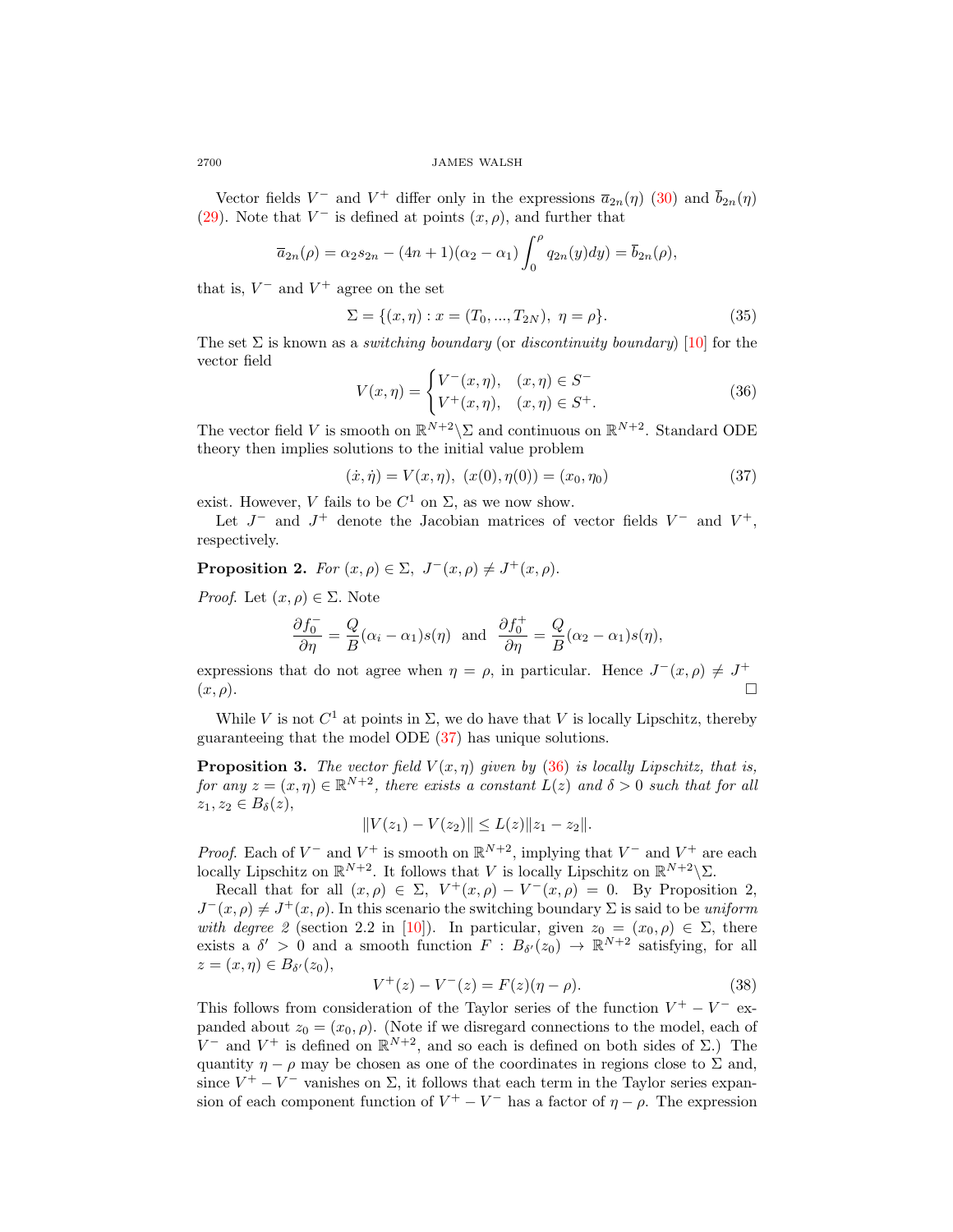$\eta - \rho$  is raised to the first power in [\(38\)](#page-13-2) since the Jacobian matrix of  $V^+ - V^-$  does not vanish on  $\Sigma$  by Proposition 2.

As each of  $V^-$  and  $V^+$  is locally Lipschitz at  $z_0$ , pick positive numbers  $\delta_1, \delta_2, L_1$ and  $L_2$  such that for all  $z_1, z_2 \in B_{\delta_1}(z_0)$ ,

$$
||V^-(z_1) - V^-(z_2)|| \le L_1 ||z_1 - z_2||,
$$

and for all  $z_1, z_2 \in B_{\delta_2}(z_0)$ ,

$$
||V^+(z_1) - V^+(z_2)|| \le L_2 ||z_1 - z_2||.
$$

Let  $0 < \delta < \min\{\delta', \delta_1, \delta_2\}$ . Pick K so that for all  $z \in B_\delta(z_0), ||F(z)|| \leq K$ . Set  $M = \max\{L_1, L_2\} + K$ , and let  $z_1, z_2 \in B_\delta(z_0)$ . If  $z_1, z_2 \in S^-$  or  $z_1, z_2 \in S^+$ , then clearly  $||V(z_1) - V(z_2)|| \le M||z_1 - z_2||.$ 

Without loss of generality, assume  $z_1 = (x_1, \eta_1) \in S^-$  and  $z_2 = (x_2, \eta_2) \in S^+$ . Then

$$
||V(z_1) - V(z_2)|| = ||V^-(z_1) - V^+(z_2)|| = ||V^-(z_1) - (V^-(z_2) + F(z_2)(\eta_2 - \rho))||
$$
  
\n
$$
\le L_1 ||z_1 - z_2|| + K(\eta_2 - \rho) \le L_1 ||z_1 - z_2|| + K(\eta_2 - \eta_1)
$$
  
\n
$$
\le (L_1 + K) ||z_1 - z_2|| \le M ||z_1 - z_2||,
$$

and we have that V is locally Lipschitz on  $\Sigma$ . Combined with the fact V is locally Lipschitz on  $\mathbb{R}^{N+2} \backslash \Sigma$ , we have the desired result.

4.3. Jormungand diffusion model dynamics. We see via Proposition 3 that solutions to the nonsmooth system [\(36\)](#page-13-1) exist and are unique. However, we cannot directly apply geometric singular perturbation theory to system [\(36\)](#page-13-1) due to Proposition 2: Fenichel's Theorem applies to smooth vector fields (at least  $C<sup>1</sup>$ ), and system  $(36)$  is not smooth on the switching boundary  $\Sigma$ . As we are interested in a stable equilibrium solution with ice edge to the south of  $y = \rho$ , we first apply the theory to system  $(31)$ , subsequently restricting the domain of  $\eta$  to return to the model interpretation. We repeat this process for  $\eta > \rho$  (vector field [\(33\)](#page-12-2)), and then use Proposition 3 to analyze the behavior of system [\(36\)](#page-13-1).

As in section 3, system [\(31\)](#page-12-1) has a globally attracting curve of rest points

$$
\Lambda^0_- = \{ (x, \eta) : x = h^0_-(\eta) \}, \quad h^0_-(\eta) = (f_0^-(\eta), f_2^-(\eta), ..., f_{2N}^-(\eta)),
$$

when  $\varepsilon = 0$ . By Theorem 3.1, for  $\varepsilon$  sufficiently small system [\(31\)](#page-12-1) has an attracting invariant manifold on which the dynamics are well-approximated by the ODE

$$
\dot{\eta} = \varepsilon \left( \sum_{n=0}^{N} f_{2n}^{-}(\eta) p_{2n}(\eta) - T_c \right) = \varepsilon h^{-}(\eta). \tag{39}
$$

As each polynomial  $f_{2n}^-$  has degree  $2n+3$ , we have that  $h^-(\eta)$  is a polynomial of degree  $4N + 3$ .

Set  $\rho = 0.35$  as in [\[1\]](#page-26-8). For the cold world of the Neoproterozoic ice ages, we let

<span id="page-14-0"></span>
$$
Q = 321, A = 167, B = 1.9, \alpha_1 = 0.32, \alpha_i = 0.36, \alpha_2 = 0.8, T_c = 0, D = 0.25.
$$
 (40)

It is known that 600-700 million years ago the solar constant Q was roughly 94% of its current value of 343  $\text{W/m}^2$ . Many other parameter values are taken from [\[1\]](#page-26-8), where the main criterion for the existence of a stable Jormungand state was found to be a significant difference between snow-covered ice albedo  $\alpha_2$  and bare ice albedo  $\alpha_i$ . Relative to that used in section 3, we have chosen the smaller value  $D = 0.25$ as Abbot et al argue that meridional heat transport was less efficient during these periods of extensive glacial cover. Finally, the drawdown of atmospheric  $CO<sub>2</sub>$  via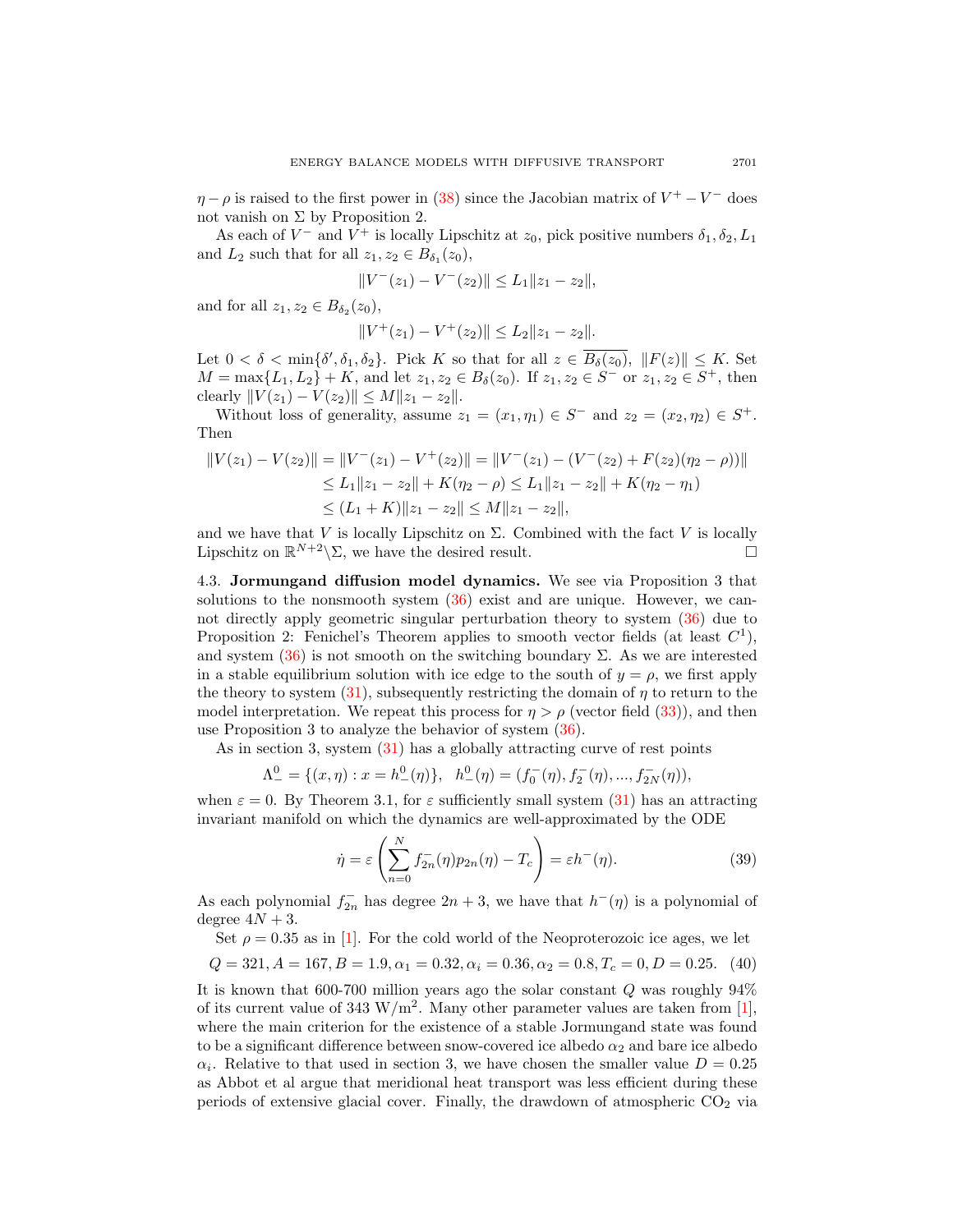

Figure 4. Plots of the Jormungand diffusion model functions  $h^-(\eta)$   $(\eta < \rho)$  and  $h^+(\eta)$   $(\eta \ge \rho)$  for  $D = 0.25$ . (a)  $N = 1$ in [\(15\)](#page-6-2). (b) Solid:  $N = 2$  in (15). Dashed:  $N = 5$  in (15).

silicate weathering would have been greatly reduced due to the lack of significant ice free continental surfaces. As atmospheric  $CO<sub>2</sub>$  absorbs outgoing longwave radiation, we have reduced the  $A + BT$ -term in equation [\(14\)](#page-6-1) by decreasing A.

**Proposition 4.** With parameters as in [\(40\)](#page-14-0) and  $N = 1$ , system [\(36\)](#page-13-1) has a stable Jormungand equilibrium solution for  $\varepsilon$  sufficiently small. That is, there is a stable equilibrium solution that does not correspond to a snowball Earth event and for which the ice line lies within  $20^\circ$  of the equator.

*Proof.* For sufficiently small  $\varepsilon$ , the behavior of system [\(31\)](#page-12-1) is well-approximated by the dynamics of the ODE  $\dot{\eta} = \varepsilon h^{-1}(\eta)$ , where

$$
h^-(\eta) = f_0^-(\eta)p_0(\eta) + f_2^-(\eta)p_2(\eta),
$$

by Theorem 3.1. One can show the degree 7 polynomial  $h^-(\eta)$  has one real zero  $\eta = \eta_1$  in  $(0, \rho)$ , and that  $(h^-)'(\eta_1) < 0$  (see Figure 4(a)). System [\(36\)](#page-13-1) then has a stable equilibrium solution well-approximated by  $(h<sup>0</sup>(\eta<sub>1</sub>), \eta<sub>1</sub>)$ ; we note  $y = \rho$ corresponds to  $20.5°N$ .

One can apply Theorem 3.1 to system  $(33)$  as well, and then restrict to the set  $S^+$ . For  $\varepsilon$  sufficiently small, system [\(33\)](#page-12-2) is well-approximated by the ODE  $\dot{\eta} = \varepsilon h^+(\eta)$ , where

$$
h^+(\eta) = f_0^+(\eta)p_0(\eta) + f_2^+(\eta)p_2(\eta),
$$

when  $\rho \langle \eta$ . We plot  $h^+(\eta)$  in Figure 4 as well; for  $N = 1$  system [\(33\)](#page-12-2) has an unstable equilibrium solution with ice line near  $\eta = \eta_2$  (intermediate ice cap), and a stable equilibrium solution with ice line near  $\eta = \eta_3$  (small ice cap). This result is qualitatively the same as that realized when using a smooth version of the Jormungand albedo function [\(27\)](#page-11-0) and Hadamard graph transform techniques (see Figure 8 in [\[38\]](#page-28-2)).

Note the graph of the function

$$
h(\eta) = \begin{cases} h^-(\eta), & \eta < \rho \\ h^+(\eta), & \rho \le \eta \end{cases}
$$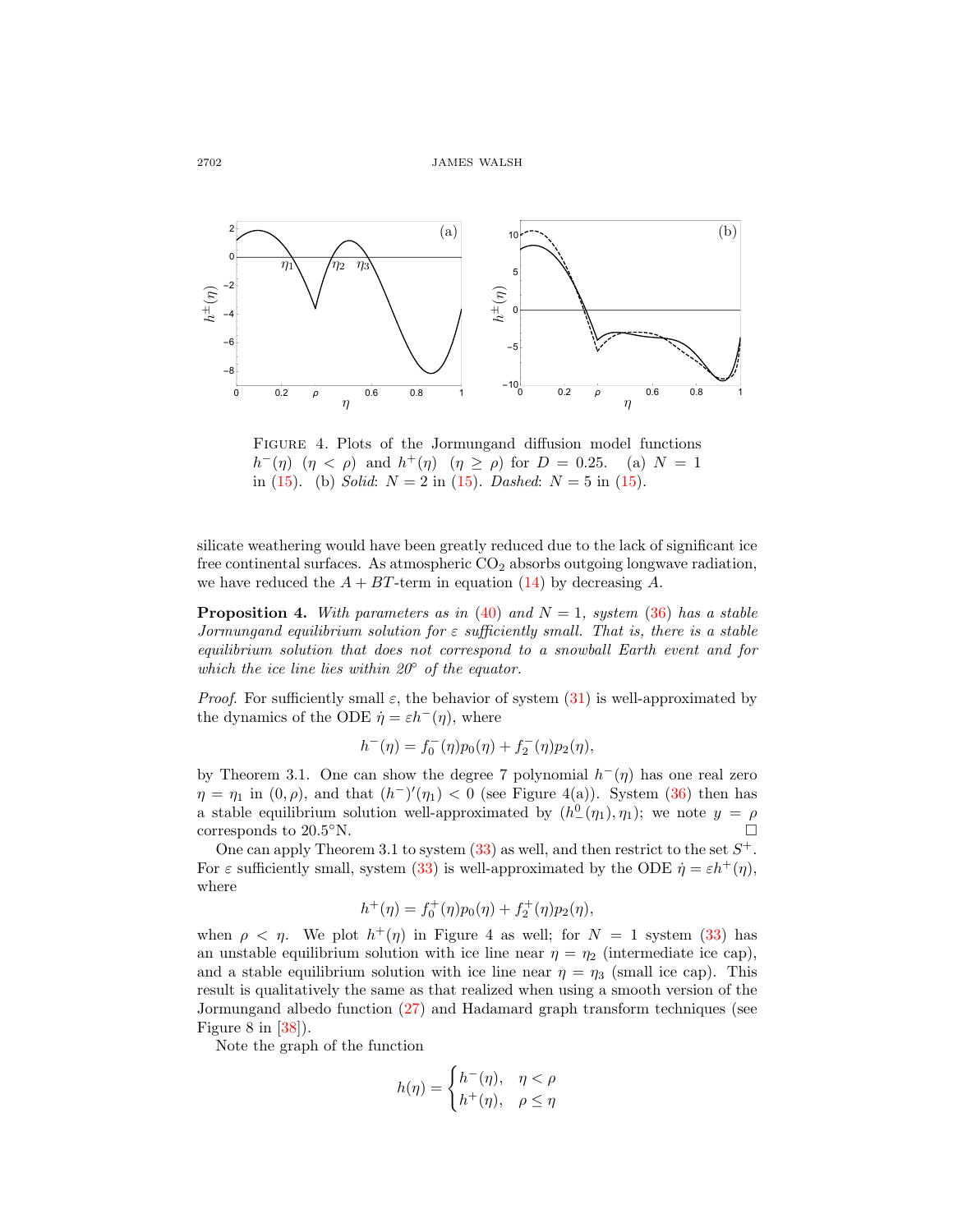is continuous at  $\eta = \rho$ . As with the agreement of  $V^-$  and  $V^+$  on  $\Sigma$ , this follows from the fact  $\bar{a}_{2n}(\eta)$  and  $\bar{b}_{2n}(\eta)$  agree when  $\eta = \rho$ . The graphs of the invariant manifolds for [\(31\)](#page-12-1) and [\(33\)](#page-12-2), however, are only within  $O(\varepsilon)$  of the graphs of  $h^-$  and  $h<sup>+</sup>$  plotted in Figure 4(a). Nonetheless, system  $(36)$  does admit unique solutions by Proposition 3. Hence for  $\varepsilon$  sufficiently small, a trajectory of [\(36\)](#page-13-1) with  $\eta(0)$  above  $\eta = \rho$ , but below the unstable equilibrium ice line  $\eta = \eta_2$ , will see  $\eta$  decrease as the trajectory passes through the switching boundary  $\Sigma$ . As seen in Figure 4(a),  $h^-(\rho) < 0$ , and the *η*-value along this trajectory will continue to decrease, limiting on the large, stable ice line position near  $\eta = \eta_1$ .

Interestingly, only the large stable ice cap remains when higher-order approximations are used  $(N = 2.5$  in [\(15\)](#page-6-2); see Figure 4(b)). The incorporation of smaller spatial scale information into the model makes for a colder world; in this case every trajectory converges to the stable Jormungand state.

4.4. Bifurcations. We note that several bifurcations occur in the Jormungand model with diffusive heat transport. With several parameters to choose from, the bifurcation parameter used here is the constant A (recall the  $A + BT$ -term in [\(12\)](#page-5-0) models the outgoing longwave radiation). Atmospheric greenhouse gases such as  $CO<sub>2</sub>$  absorb OLR, so a decrease in A might then be viewed as an increase in atmospheric  $CO<sub>2</sub>$ , while an increase in A can be associated with a decrease in  $CO<sub>2</sub>$ . In this way the parameter A can be viewed as a proxy for atmospheric greenhouse gas concentrations, although the rise and fall of the former corresponds to the fall and rise of the latter.

In Figure 5 we plot the position of the ice line at equilibrium as the parameter A is varied (with  $N = 5$  in [\(15\)](#page-6-2)). Not surprisingly, if A is large enough (CO<sub>2</sub>) concentrations are sufficiently low) the climate system heads to a snowball Earth as  $\eta \to 0$ . If A is sufficiently small, so that OLR is absorbed to a great extent, the model tends toward an ice free Earth with  $\eta \to 1$ .

A first bifurcation occurs as A increases through roughly 150, with the creation of an unstable equilibrium solution with a small ice cap, and a stable equilibrium solution with a slightly larger ice cap. This unstable solution is a manifestation of the SICI phenomenon mentioned above. For A-values less than roughly 157 there is no stable Jormungand state as every solution with  $\eta(0)$  near 0 converges to the small stable ice line position.

For A between roughly 157 and 161.5 the system exhibits bistability, with a stable equilibrium solution with a moderately sized ice cap and a stable Jormungand state. As A increases through 161.5 there is a saddle node bifurcation, leaving the stable Jormungand state as the sole equilibrium solution.

As A continues to increase, so that the planet is radiating to space ever more efficiently, the stable ice line position heads to tropical latitudes. A final bifurcation occurs at  $A \approx 187$ , where the Jormungand state disappears in another saddle node bifurcation, with the system now experiencing a runaway snowball Earth event.

It is interesting to note the bifurcation diagram plotted in Figure 5 exhibits many of the characteristics of the bifurcation diagram for the full infinite-dimensional system [\(13\)](#page-5-2) when using a smooth variant of the Jormungand albedo function [\(27\)](#page-11-0) (see Figure 9 in [\[38\]](#page-28-2)). One exception is the appearance of SICI in the Jormungand diffusion model; by contrast, in [\[38\]](#page-28-2) the ice free Earth state is unstable in the sense there is no equilibrium between the small stable ice line position and the North Pole.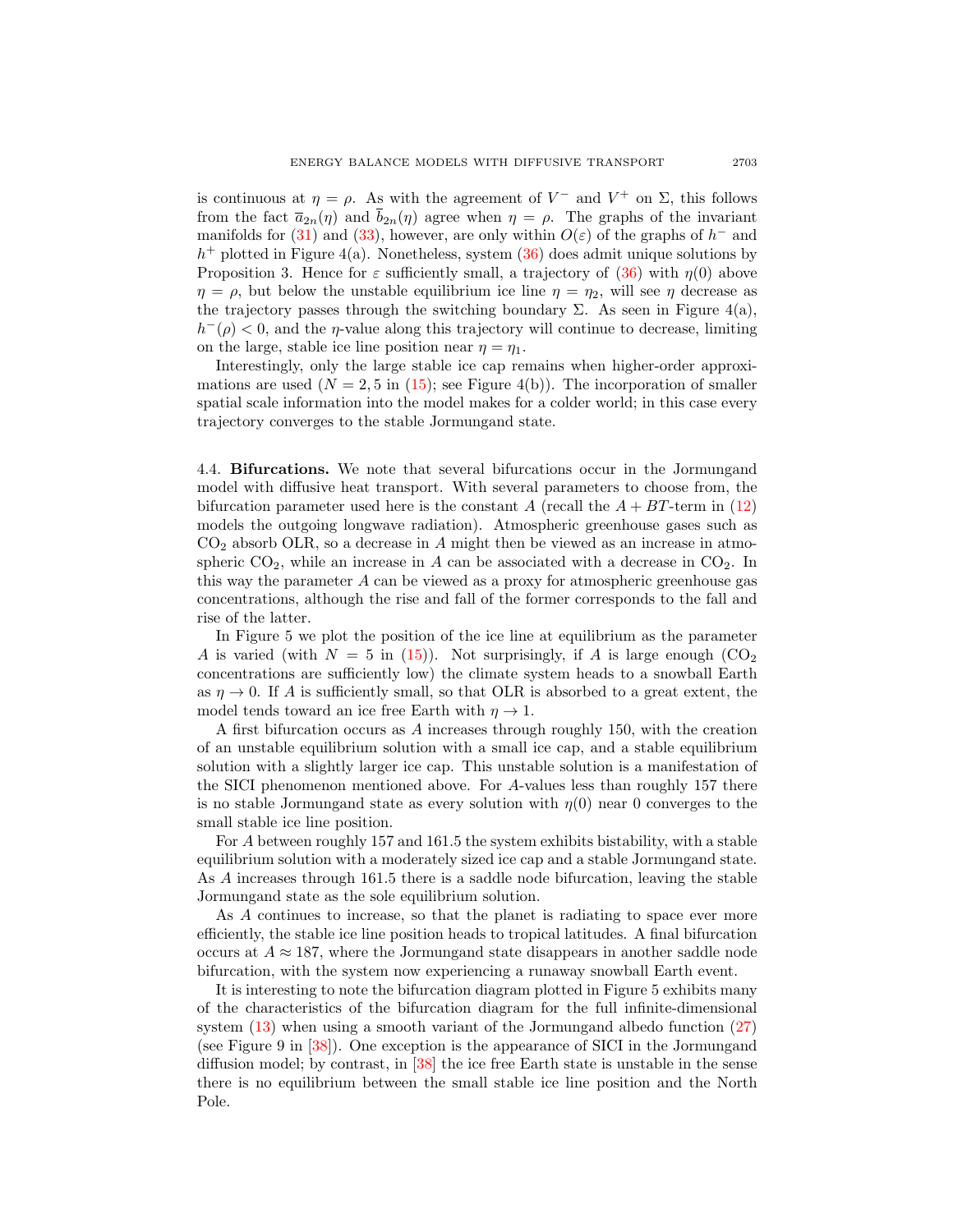

FIGURE 5. Bifurcation plot for the Jormungand model with diffusive heat transport, with  $N = 5$  in [\(15\)](#page-6-2).

5. Relaxation to the mean heat transport. In this section we revisit and expand upon approximations of system [\(13\)](#page-5-2) presented in [\[24\]](#page-27-12) and [\[37\]](#page-28-3), investigating the effect (or lack thereof) the inclusion of higher-order terms in [\(15\)](#page-6-2) has on results previously obtained. We will also allow for the use of higher-order  $s_{2n}$ -terms in [\(4\)](#page-3-1).

5.1. Budyko's albedo function. Consider system [\(13\)](#page-5-2) with albedo function [\(7\)](#page-4-1); recall  $\overline{T}$  denotes the global mean surface temperature. It can be shown that equilibrium temperature profiles for uncoupled equation [\(13a\)](#page-5-3) have the form

$$
T^*(y,\eta) = \frac{1}{B+C} \left( Qs(y)(1-\alpha(y,\eta)) - A + \frac{C}{B}(Q(1-\overline{\alpha}) - A) \right), \quad (41)
$$

where  $\overline{\alpha} = \int_0^1 \alpha(y)s(y)dy = \alpha_1 \int_0^{\eta} s(y)dy + \alpha_2 \int_{\eta}^1 s(y)dy$  (see [\[24\]](#page-27-12), e.g.). Assuming  $s(y)$  as in [\(4\)](#page-3-1) is truncated at  $n = N$ ,  $T^*(y, \eta)$  is a piecewise degree 2N polynomial in y with discontinuity at  $y = \eta$ , for each fixed  $\eta$ . Hence one might consider the use of Legendre polynomial approximations, given the form of the equilibrium solutions of [\(13a\)](#page-5-3), even though their role as eigenfunctions is no longer relevant. This idea was originally suggested in a preprint version of  $[24]$  in the case  $N = 1$ , that is, when using quadratic approximations. Here we carry out the analysis for arbitrary N, while omitting the more tedious computational details.

Express  $T(y, t)$  piecewise as

$$
T(y,t) = \begin{cases} U(y,t) = \sum_{n=0}^{N} T_{2n}(t) p_{2n}(y), & y < \eta \\ V(y,t) = \sum_{n=0}^{N} V_{2n}(t) p_{2n}(y), & \eta < y \\ \frac{1}{2}(U(\eta,t) + V(\eta,t)), & y = \eta. \end{cases}
$$
(42)

The choice for  $T(\eta, t)$  arises by taking the average of the limits of  $U(y, t)$  and  $V(y, t)$  as y approaches  $\eta$  from the left and right, respectively. Substituting  $U(y, t)$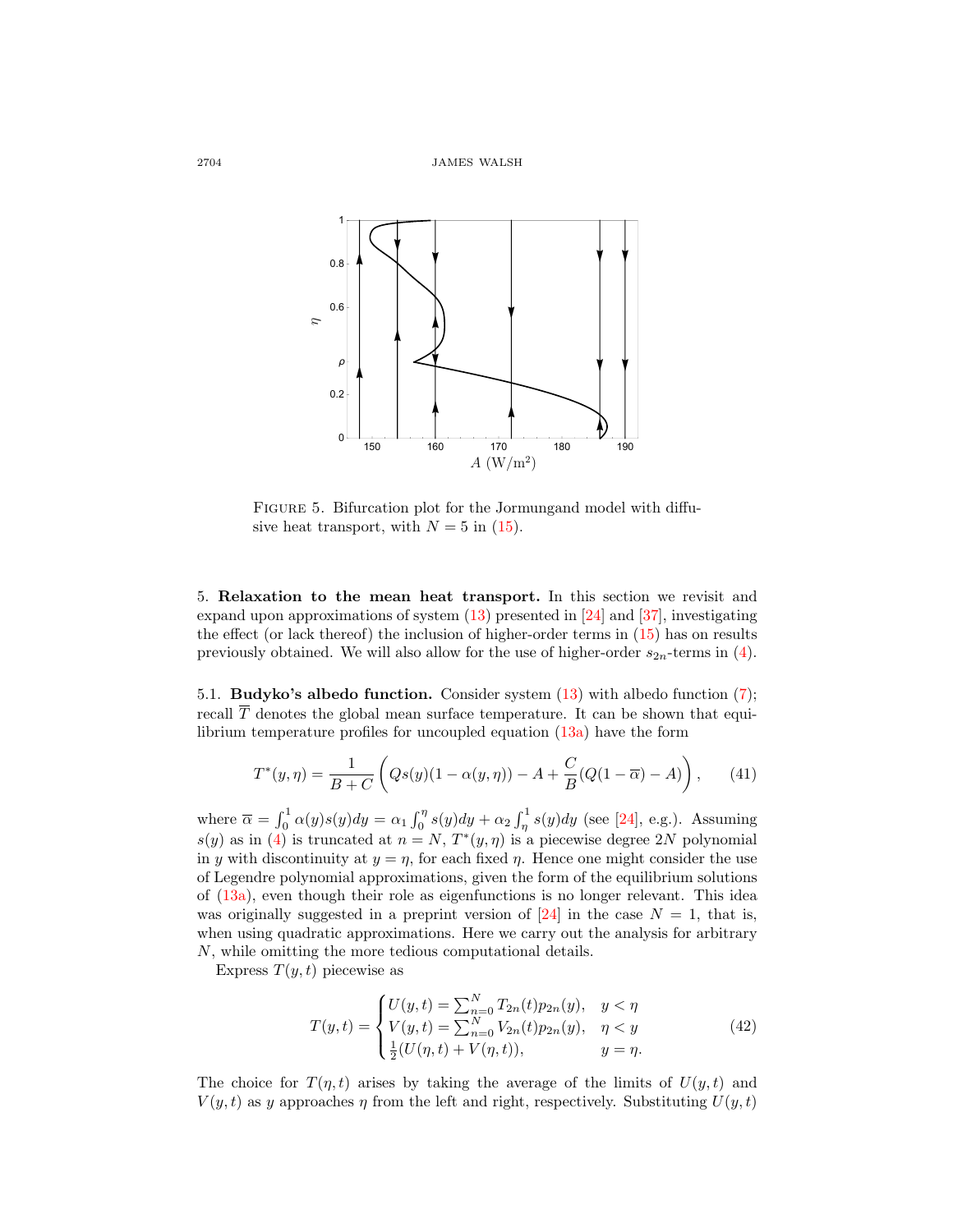and  $V(y, t)$  separately into  $(13a)$  yields

<span id="page-18-0"></span>
$$
R\sum_{n=0}^{N} \dot{T}_{2n} p_{2n}(y) = \sum_{n=0}^{N} (Q(1-\alpha_1)s_{2n} - (B+C)T_{2n}) p_{2n}(y) - A + C\overline{T}
$$
(43)

and

<span id="page-18-1"></span>
$$
R\sum_{n=0}^{N}\dot{V}_{2n}p_{2n}(y) = \sum_{n=0}^{N}(Q(1-\alpha_2)s_{2n} - (B+C)V_{2n})p_{2n}(y) - A + C\overline{T},\qquad(44)
$$

where

$$
\overline{T} = \int_0^{\eta} U(y, t) dy + \int_{\eta}^1 V(y, t) dy = \int_0^1 V(y, t) dy - \int_0^{\eta} (V(y, t) - U(y, t)) dy \quad (45)
$$

$$
= V_0 - \sum_{n=0}^N (V_{2n} - U_{2n}) P_{2n}(\eta), \text{ with } P_{2n}(\eta) = \int_0^{\eta} p_{2n}(y) dy.
$$

Equating coefficients of  $p_{2n}$  in [\(43\)](#page-18-0) and in [\(44\)](#page-18-1) yields the system of ODE

$$
R\dot{T}_0 = Q(1 - \alpha_1) - (B + C)T_0 - A + C\overline{T},
$$
\n(46)  
\n
$$
R\dot{T}_{2n} = Qs_{2n}(1 - \alpha_1) - (B + C)T_{2n}, \quad n = 1, ..., N,
$$
\n
$$
R\dot{V}_0 = Q(1 - \alpha_2) - (B + C)V_0 - A + C\overline{T},
$$
\n
$$
R\dot{V}_{2n} = Qs_{2n}(1 - \alpha_2) - (B + C)V_{2n}, \quad n = 1, ..., N.
$$

With an eye toward coupling system  $(46)$  with the ice line equation  $(13b)$ , we note

$$
T(\eta, t) = \frac{1}{2} \sum_{n=0}^{N} (T_{2n} + V_{2n}) p_{2n}(y).
$$
 (47)

The change of variables  $u = \frac{1}{2}(T_0 + V_0)$ ,  $v = T_0 - V_0$  proves helpful, resulting in the system

<span id="page-18-4"></span><span id="page-18-3"></span>
$$
R\dot{u} = Q(1 - \alpha_0) - (B + C)u - A + C\overline{T},
$$
\n(48a)

$$
R\dot{T}_{2n} = Qs_{2n}(1 - \alpha_1) - (B + C)T_{2n}, \ n = 1, ..., N,
$$
\n(48b)

$$
R\dot{v} = Q(\alpha_2 - \alpha_1) - (B + C)v,
$$
\n(48c)

$$
R\dot{V}_{2n} = Qs_{2n}(1 - \alpha_2) - (B + C)V_{2n}, \ n = 1, ..., N,
$$
\n(48d)

where  $\alpha_0 = \frac{1}{2}(\alpha_1 + \alpha_2)$ . In the new variables,

$$
\overline{T} = u + v(\eta - \frac{1}{2}) - \sum_{n=1}^{N} (V_{2n} - U_{2n}) P_{2n}(\eta),
$$

and

<span id="page-18-5"></span>
$$
T(\eta, t) = u + \frac{1}{2} \sum_{n=1}^{N} (T_{2n} + V_{2n}) p_{2n}(y).
$$
 (49)

Set  $L = Q/(B+C)$ . Note that as  $t \to \infty$ ,

<span id="page-18-6"></span>
$$
T_{2n} \to T_{2n}^* = Ls_{2n}(1 - \alpha_1), \ V_{2n} \to V_{2n}^* = Ls_{2n}(1 - \alpha_2), \ n = 1, ..., N,
$$
 (50)  
and  $v \to v^* = L(\alpha_2 - \alpha_1).$ 

<span id="page-18-2"></span>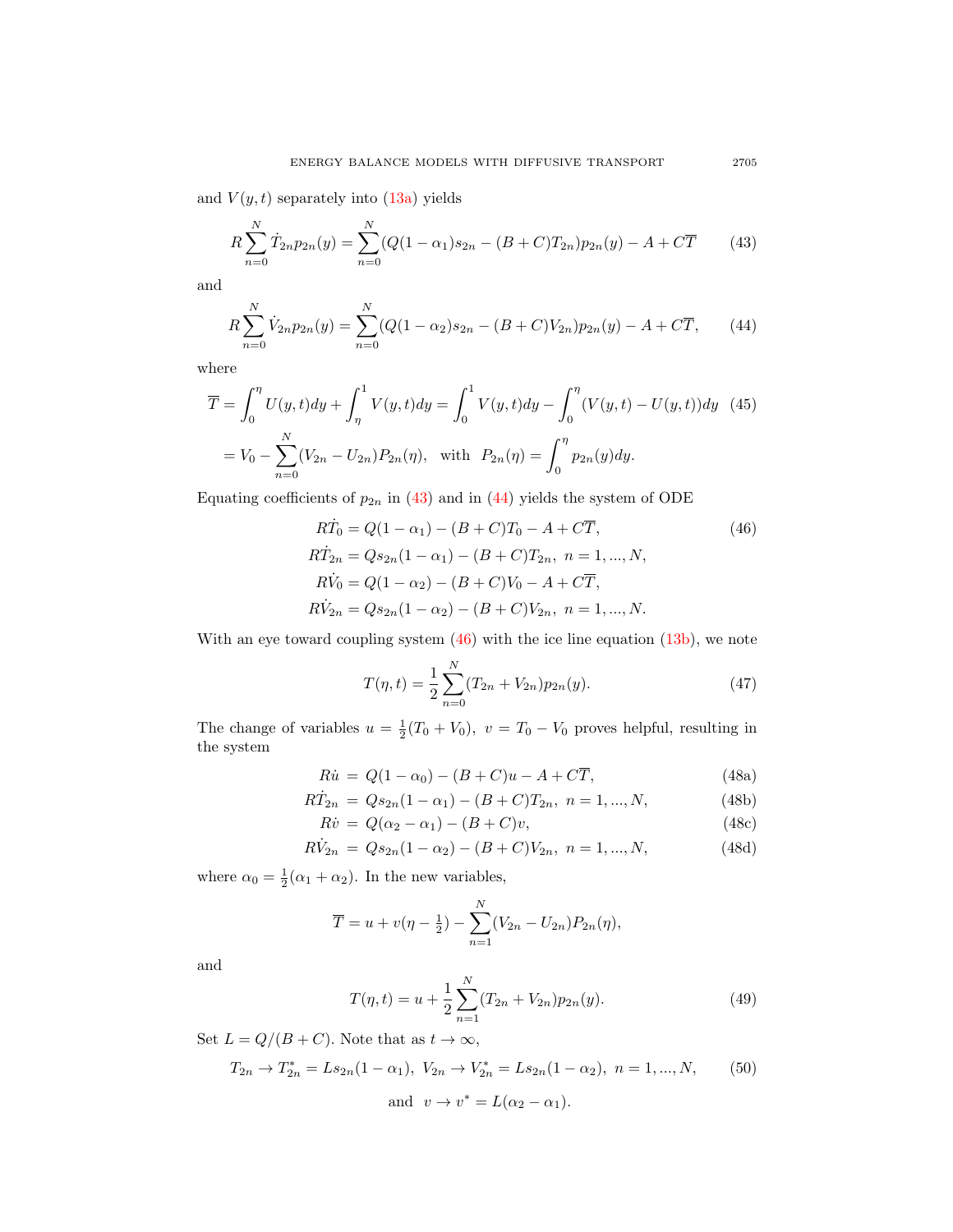Hence the long term behavior of system [\(48\)](#page-18-3) reduces to that of equation [\(48a\)](#page-18-4) when assuming variables other than u and  $\eta$  are at equilibrium. Coupled with [\(13b\)](#page-5-3), the resulting two equations can be placed in the form

$$
\dot{u} = -\frac{B}{R}(u - f(\eta)),
$$
\n
$$
\dot{\eta} = \varepsilon \left( u + \frac{1}{2} \sum_{n=1}^{N} (T_{2n}^{*} + V_{2n}^{*}) p_{2n}(\eta) - T_c \right),
$$
\n(51)

where

$$
f(\eta) = \frac{1}{B} \left( Q(1 - \alpha_0) - A + C \left( v^*(\eta - \frac{1}{2}) + \sum_{n=1}^N (V_{2n}^* - T_{2n}^*) P_{2n}(\eta) \right) \right)
$$
  
= 
$$
\frac{1}{B} \left( Q(1 - \alpha_0) - A + CL(\alpha_2 - \alpha_1) \left( \eta - \frac{1}{2} - \sum_{n=1}^N s_{2n} P_{2n}(\eta) \right) \right).
$$

When  $\varepsilon = 0$  system [\(51\)](#page-18-5) has a globally attracting curve of rest points  $(u, \eta) =$  $(f(\eta), \eta)$ . By Theorem 3.1, system [\(51\)](#page-18-5) is well-approximated by the ODE

<span id="page-19-0"></span>
$$
\dot{\eta} = \varepsilon \left( f(\eta) + \frac{1}{2} \sum_{n=1}^{N} (T_{2n}^{*} + V_{2n}^{*}) p_{2n}(\eta) - T_c \right)
$$
\n
$$
= \varepsilon \left( f(\eta) + L(1 - \alpha_0) \sum_{n=1}^{N} s_{2n} p_{2n}(\eta) - T_c \right)
$$
\n
$$
= \varepsilon h(\eta),
$$
\n(52)

for  $\varepsilon$  sufficiently small. In general, h is a polynomial in  $\eta$  of degree  $2N + 1$ .

In the case  $N = 1$  the model development and analysis above reduces to that presented in section 3.2 in [\[37\]](#page-28-3). Using quadratic approximations for  $s(y)$  and piecewise for  $T(y,t)$  as well, the function  $h(\eta)$  given by [\(52\)](#page-19-0) is a cubic polynomial with two zeros in [0,1] when using parameter values [\(26\)](#page-8-2) (and  $C = 3.09$ ). One is a stable equilibrium with  $\eta$  near  $\eta_2 \approx 0.94$ , while the other is an unstable equilibrium with  $\eta$  near  $\eta_1 \approx 0.24$  (see Figure 6(a)).

If we restrict to the use of quadratic polynomials in the approximations, the behaviors of the diffusion and relaxation to the mean models are qualitatively the same for appropriately chosen D-values (compare Figures  $6(a)$  and  $2(b)$ ). This is not surprising at first glance, for if  $\eta$  is kept fixed and equation [\(15\)](#page-6-2) with  $N = 1$ is substituted into [\(11\)](#page-5-1), the result is  $-6DT_2(t)p_2(y)$ . Note in the  $N = 1$  case  $T(y,t) = T_0(t) + T_2(t)p_2(y)$ , so that

<span id="page-19-1"></span>
$$
6DT_2(t)p_2(y) = 6D(T(y,t) - T_0(t)) = 6D(T(y,t) - \overline{T}).
$$

We see that for a second mode approximation, and with the ice line fixed, the heat transport in the diffusion model is treated the same as that in relaxation to the mean model, varying only by the choice of constants  $D$  and  $C$  (see [\[26\]](#page-27-16)).

We further note that if we set  $s_{2n} = 0$  for  $n > 1$  as in previous sections,  $T_{2n} \to 0$ and  $V_{2n} \to 0$  as  $n \to \infty$  for  $n > 1$ , implying a return to the model behavior when using a quadratic approximation for  $U(y, t)$  and  $V(y, t)$  (and so for  $T(y, t)$ ).

The only remaining question pertains to the use of higher order terms in expres-sion [\(4\)](#page-3-1) for  $s(y)$ . The  $s_{2n}$ -terms appear only in the equilibrium point expressions [\(50\)](#page-18-6). That is,  $T_{2n}$  and  $V_{2n}$  still converge to equilibrium points but, if  $s_{2n} \neq 0$  for  $n > 1$ ,  $T_{2n}^*$  and  $V_{2n}^*$  are no longer 0. This in turn has an effect on  $h(\eta)$  in [\(52\)](#page-19-0). This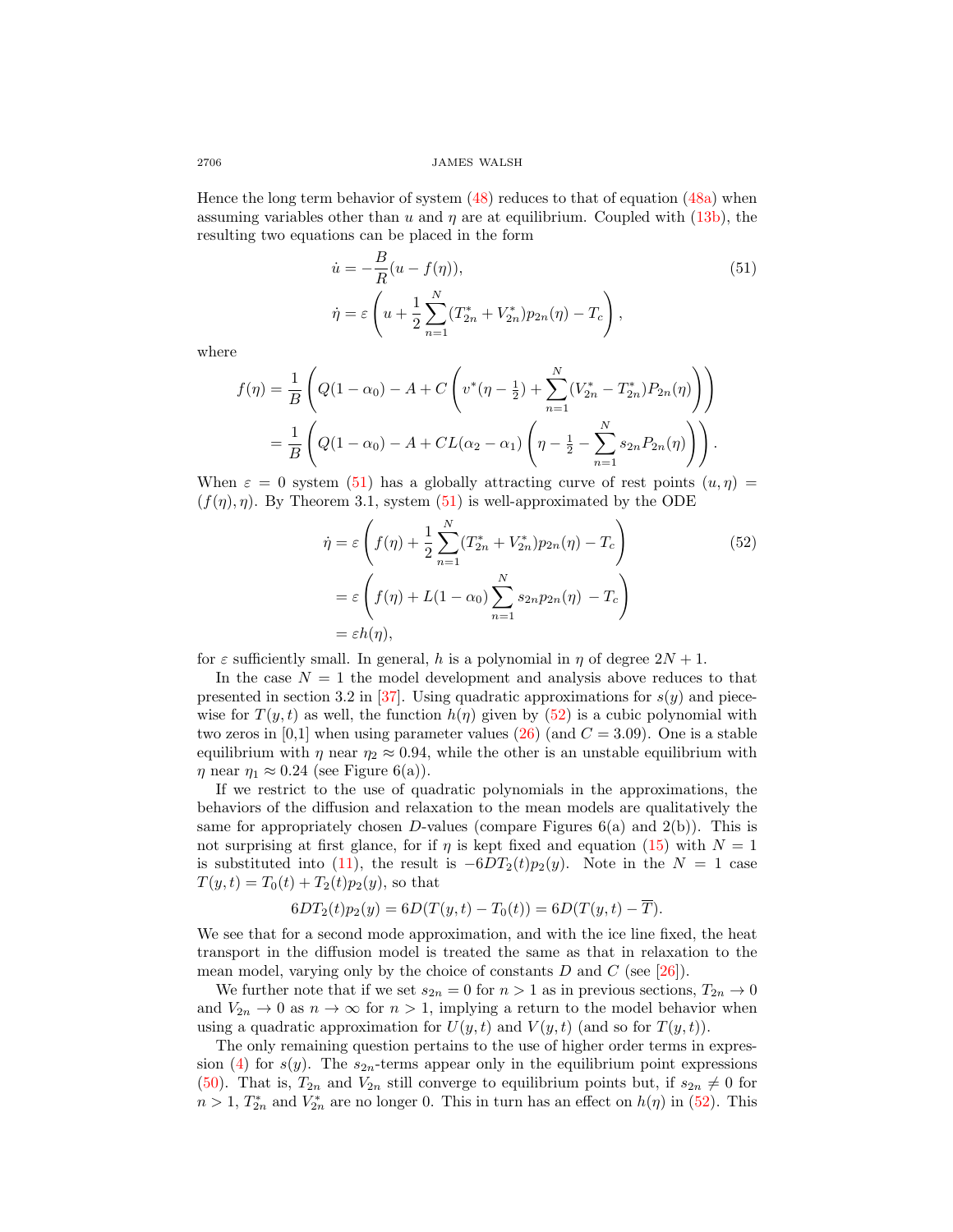

FIGURE 6. Plots of function  $h(\eta)$  given by [\(52\)](#page-19-0). (a)  $N = 1$  in [\(15\)](#page-6-2). (b) Including higher-order terms in [\(4\)](#page-3-1). Solid:  $N = 2$  ( $s_4 =$  $-0.044$ ). Dashed:  $N = 5$  ( $s_6 = 0.006, s_8 = 0.016, s_{10} = 0.006$ ). Parameters as in  $(26)$ ,  $C = 3.09$ .

effect is negligible, however, as can be seen in Figure  $6(b)$ . The qualitative analysis of the corresponding ODE [\(52\)](#page-19-0) remains unchanged from the case in which  $s_{2n} = 0$ for  $n > 1$ . The analysis presented in [\[37\]](#page-28-3) using quadratic polynomials, following that presented in [\[24\]](#page-27-12), is sufficient to understand any approximation to system [\(13\)](#page-5-2) via the use of Legendre polynomials.

5.2. The Jormungand albedo function. In this section we consider approximations to system [\(13\)](#page-5-2) in the case where the albedo function is given by [\(27\)](#page-11-0). We seek to establish the existence of a stable equilibrium solution with a large ice cap, as was the case with the diffusion model in section 4. Note when  $\eta > \rho$ , albedo functions [\(7\)](#page-4-1) and [\(27\)](#page-11-0) are identical, and hence the analysis follows that presented in the previous section. However, we now let  $h^+(\eta)$  denote the function previously defined as  $h(\eta)$  in [\(52\)](#page-19-0), the plus sign indicating the restriction of  $\eta > \rho$  in the Jormungand setting. The plot of  $h^+(\eta)$  can be seen in Figure 7.

For  $\eta < \rho$ , express  $T(y, t)$  piecewise as

$$
T(y,t) = \begin{cases} U(y,t) = \sum_{n=0}^{N} T_{2n}(t) p_{2n}(y), & y < \eta \\ V(y,t) = \sum_{n=0}^{N} V_{2n}(t) p_{2n}(y), & \eta < y < \rho \\ W(y,t) = \sum_{n=0}^{N} W_{2n}(t) p_{2n}(y), & \rho < y. \end{cases}
$$
(53)

Set  $T(\eta, t) = \frac{1}{2}(U(\eta, t) + V(\eta, t)),$  and  $T(\rho, t) = \frac{1}{2}(V(\rho, t) + W(\rho, t)).$ 

Details for the following derivation of the model equations can be found in the Appendix. Plugging  $U, V$  and W separately into  $(13a)$  and equating coefficients of  $p_{2n}(y)$  yields

$$
R\dot{T}_0 = Q(1 - \alpha_1) - (B + C)T_0 - A + C\overline{T},
$$
  
\n
$$
R\dot{T}_{2n} = Qs_{2n}(1 - \alpha_1) - (B + C)T_{2n}, \quad n = 1, ..., N,
$$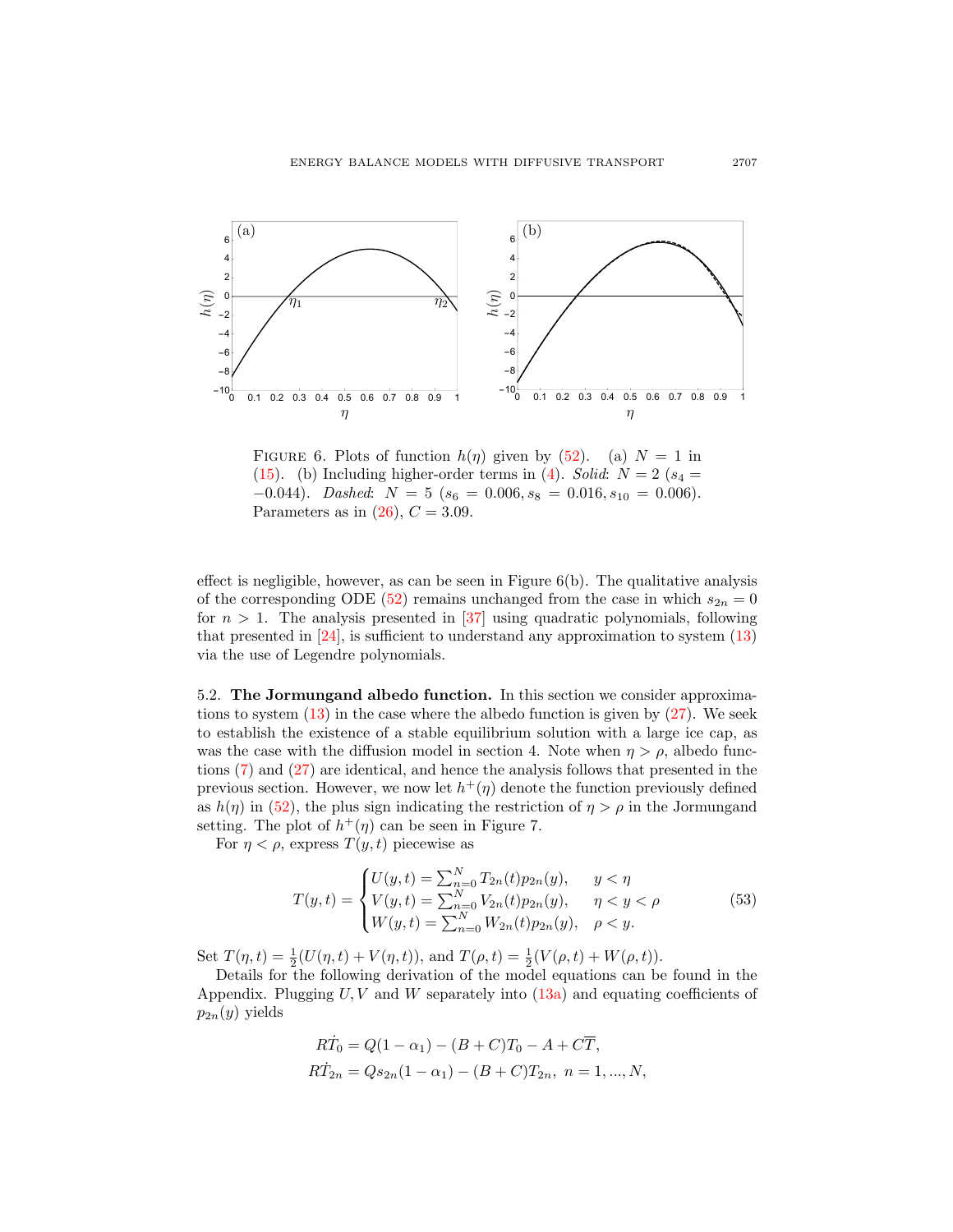$$
R\dot{V}_0 = Q(1 - \alpha_i) - (B + C)V_0 - A + C\overline{T},
$$
\n
$$
R\dot{V}_{2n} = Qs_{2n}(1 - \alpha_i) - (B + C)V_{2n}, \quad n = 1, ..., N.
$$
\n
$$
R\dot{W}_0 = Q(1 - \alpha_2) - (B + C)W_0 - A + C\overline{T},
$$
\n
$$
R\dot{W}_{2n} = Qs_{2n}(1 - \alpha_2) - (B + C)W_{2n}, \quad n = 1, ..., N.
$$
\n(54)

Recalling  $P_{2n}(\eta) = \int_0^{\eta} p_{2n}(y) dy$  and simplifying the expression for  $\overline{T}$ , one finds

<span id="page-21-7"></span><span id="page-21-3"></span><span id="page-21-1"></span><span id="page-21-0"></span> $\overline{N}$ 

$$
\overline{T} = \int_0^{\eta} U(y, t) dy + \int_{\eta}^{\rho} V(y, t) dy + \int_{\rho}^1 W(y, t) dy
$$
\n
$$
= \sum_{n=0}^{N} (T_{2n} - V_{2n}) P_{2n}(\eta) + \sum_{n=0}^{N} (V_{2n} - W_{2n}) P_{2n}(\rho).
$$
\n(55)

We also have

<span id="page-21-8"></span>
$$
T(\eta, t) = \frac{1}{2} \sum_{n=0}^{N} (T_{2n} + V_{2n}) p_{2n}(\eta).
$$
 (56)

A sequence of variable changes converts system [\(54\)](#page-21-0) into

<span id="page-21-2"></span>
$$
R\dot{w} = Q(1 - \gamma_1) - A - (B + C)w + C\overline{T},
$$
\n(57a)

$$
R\dot{z}_2 = Q(\alpha_i - \alpha_0) - (B + C)z_2, \tag{57b}
$$

$$
R\dot{z}_1 = Q(\alpha_2 - \alpha_1) - (B + C)z_1, \tag{57c}
$$

$$
R\dot{T}_{2n} = Qs_{2n}(1 - \alpha_1) - (B + C)T_{2n}, \ n = 1, 2, ..., N,
$$
\n(57d)

$$
R\dot{V}_{2n} = Qs_{2n}(1 - \alpha_i) - (B + C)V_{2n}, \ n = 1, 2, ..., N,
$$
\n(57e)

$$
R\dot{W}_{2n} = Qs_{2n}(1 - \alpha_2) - (B + C)W_{2n}, \quad n = 1, 2, ..., N,
$$
\n(57f)

where  $\alpha_0 = \frac{1}{2}(\alpha_1 + \alpha_2)$  and  $\gamma_1 = \frac{1}{2}(\alpha_0 + \alpha_i)$ . In the new variables,

$$
\overline{T} = w + \frac{1}{2}z_1(\eta + \rho - 1) + z_2(\eta - \rho + \frac{1}{2}) +
$$
  
*N* (58)

$$
\sum_{n=1}^{N} (T_{2n} - V_{2n}) P_{2n}(\eta) + \sum_{n=1}^{N} (V_{2n} - W_{2n}) P_{2n}(\rho),
$$

and

<span id="page-21-4"></span>
$$
T(\eta, t) = w + \frac{1}{4}z_1 + \frac{1}{2}\sum_{n=1}^{N} (T_{2n} + V_{2n})p_{2n}(\eta).
$$
 (59)

System [\(57\)](#page-21-1) decouples nicely, and furthermore

<span id="page-21-5"></span>
$$
z_2 \to z_2^* = L(\alpha_i - \alpha_0), \ z_1 \to z_1^* = L(\alpha_2 - \alpha_1), \ T_{2n} \to T_{2n}^* = Ls_{2n}(1 - \alpha_1), \tag{60}
$$

<span id="page-21-6"></span> $V_{2n} \to V_{2n}^* = Ls_{2n}(1 - \alpha_i)$ , and  $W_{2n} \to W_{2n}^* = Ls_{2n}(1 - \alpha_2)$ 

as  $t \to \infty$ ,  $n = 1,...,N$ . Hence the behavior of system [\(57\)](#page-21-1) reduces to that of equation [\(57a\)](#page-21-2) when assuming all variables other than w and  $\eta$  are at equilibrium. Coupled with equation  $(13b)$ , and evaluating  $(58)$  and  $(59)$  at equilibrium values  $(60)$ , the resulting  $(w, \eta)$ -equations can be put into the form

$$
\dot{w} = -\frac{B}{R}(w - f(\eta)),
$$
\n
$$
\dot{\eta} = \varepsilon \left(w + \frac{1}{4}z_1^* + \frac{1}{2}\sum_{n=1}^N (T_{2n}^* + V_{2n}^*)p_{2n}(\eta) - T_c\right),
$$
\n(61)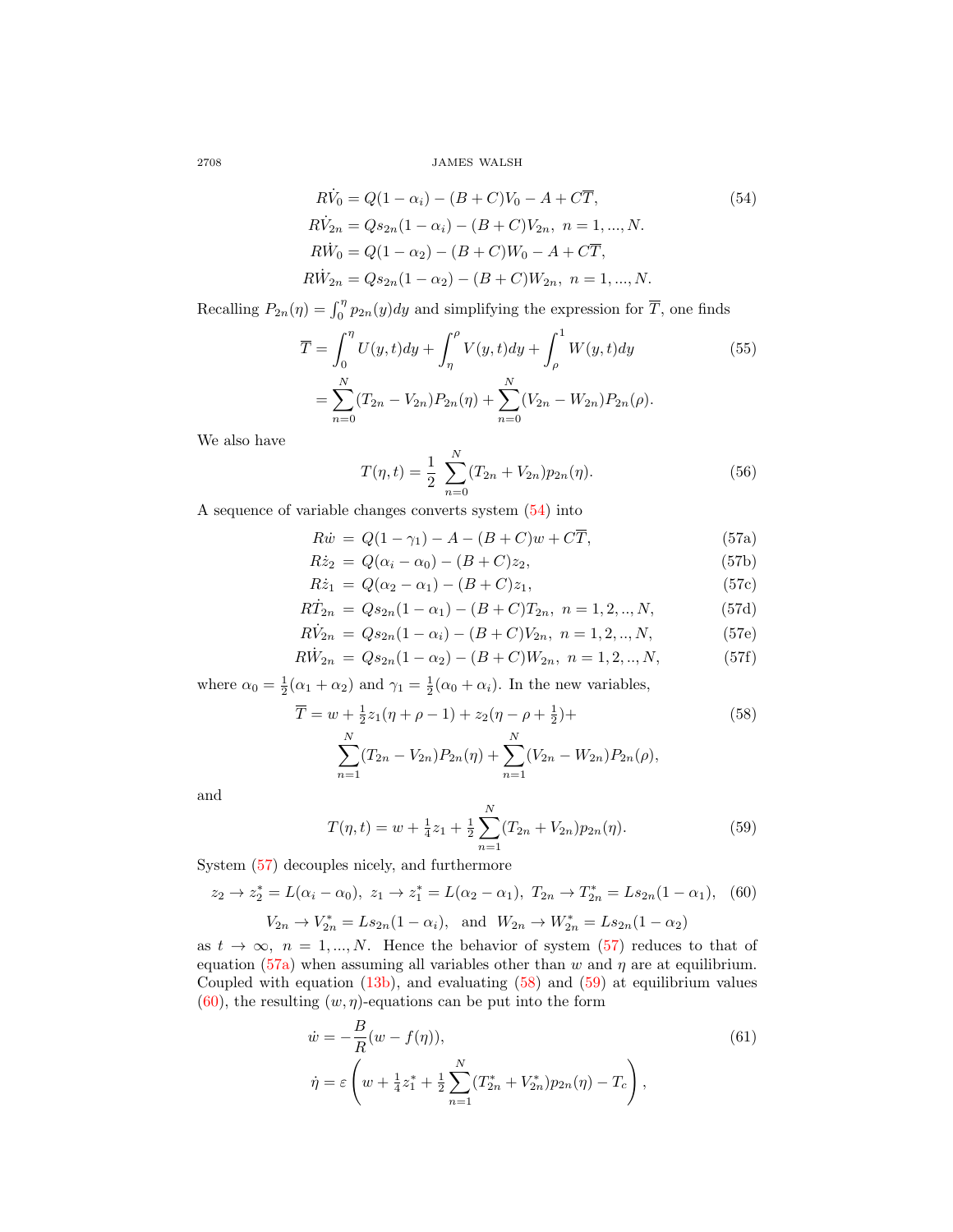where  $f(\eta) = \frac{1}{B}(Q(1 - \gamma_1) - A + Cg(\eta))$ , with  $g(\eta)$  given by  $g(\eta) = \frac{1}{2}z_1^*(\eta + \rho - 1) + z_2^*(\eta - \rho + \frac{1}{2})$  $(62)$  $\sum_{i=1}^{N}$  $n=1$  $(T_{2n}^* - V_{2n}^*)P_{2n}(\eta) + \sum^N$  $n=1$  $(V_{2n}^* - W_{2n}^*) P_{2n}(\rho).$ 

Substituting expressions  $(60)$  into  $(61)$  and simplifying, one arrives at

$$
\dot{w} = -\frac{B}{R}(w - f(\eta)),
$$
\n
$$
\dot{\eta} = \varepsilon \left(w + \frac{1}{4}L(\alpha_2 - \alpha_1) + L(1 - \gamma_2) \sum_{n=1}^{N} s_{2n} p_{2n}(\eta) - T_c\right),
$$
\n(63)

where  $\gamma_2 = \frac{1}{2}(\alpha_1 + \alpha_i)$ ,  $f(\eta)$  is as in [\(61\)](#page-21-6), and [\(62\)](#page-22-0) becomes

$$
g(\eta) = -\frac{1}{4}L(3\alpha_2 - 2\alpha_i - \alpha_1) + L(\alpha_i - \alpha_1) \sum_{n=0}^{N} s_{2n} P_{2n}(\eta)
$$

$$
+ L(\alpha_2 - \alpha_i) \sum_{n=0}^{N} s_{2n} P_{2n}(\rho).
$$

We remark that  $g(\eta)$ , and hence  $f(\eta)$ , is a degree  $2N+1$  polynomial in  $\eta$ .

There is a globally attracting curve of rest points  $(w, \eta) = (f(\eta), \eta)$  when  $\varepsilon = 0$ in  $(61)$ . Invoking Fenichel's Theorem, the behavior of system  $(61)$  can be discerned by consideration of the ODE

<span id="page-22-2"></span>
$$
\dot{\eta} = \varepsilon \left( f(\eta) + \frac{1}{4} L(\alpha_2 - \alpha_1) + L(1 - \gamma_2) \sum_{n=1}^{N} s_{2n} p_{2n}(\eta) - T_c \right) = \varepsilon h^-(\eta), \qquad (64)
$$

for  $\varepsilon$  sufficiently small.

We have that system [\(54\)](#page-21-0) is well-approximated by the ODE  $\dot{\eta} = \varepsilon h^{-}(\eta)$  when  $\eta < \rho$  and by the ODE  $\dot{\eta} = \varepsilon h^+(\eta)$  when  $\eta > \rho$ . Notably,  $h^-(\rho) \neq h^+(\rho)$ , so that the analysis leads to a discontinuous differential equation. The discontinuity at  $\eta = \rho$ arises from the fact the temperature at the ice line,  $T(\eta, t)$ , is not continuous at  $\eta = \rho$ : for  $\eta < \rho, T(\eta, t) = (U(\eta, t) + V(\eta, t))/2$ , while  $T(\eta, t) = (U(\eta, t) + W(\eta, t))/2$ when  $\eta > \rho$ .

We are lead to consider the one-dimensional differential inclusion

<span id="page-22-1"></span>
$$
\dot{\eta} \in h(\eta) = \begin{cases} h^-(\eta), & \eta < \rho \\ \{(1-q)(h^-)'(\rho) + q(h^+)'(\rho) : q \in [0,1]\}, & \eta = \rho \\ h^+(\eta), & \rho < \eta, \end{cases}
$$
(65)

to which the theory of Filippov [\[13\]](#page-27-26) can be applied. The analysis of this Filippov flow in the case  $N = 1$  was presented in section 4.3 in [\[37\]](#page-28-3), to which we refer the reader for details.

In Figures 7(a) and 7(b), parameters were chosen as in Figure 13 in [\[37\]](#page-28-3). Referring to Figures  $7(a)$  and  $7(b)$ , system  $(65)$  has a stable equilibrium solution with ice line near  $\eta = \eta_3$ , and an unstable equilibrium solution with ice line near  $\eta = \eta_2$ , for sufficiently small  $\varepsilon$ . We note a similar  $(\eta_2, \eta_3)$  unstable-stable pair arose in the  $N = 1$  case in the Jormungand diffusion model (recall Figure 4(a)).

Referring to the plot of  $h^-(\eta)$  and  $h^+(\eta)$  in Figure 7(a), a solution with  $\eta(0) \in$  $(0, \rho)$  will see  $\eta$  increase and reach  $\eta = \rho$  in finite time. A solution with  $\eta(0)$  just to

<span id="page-22-0"></span>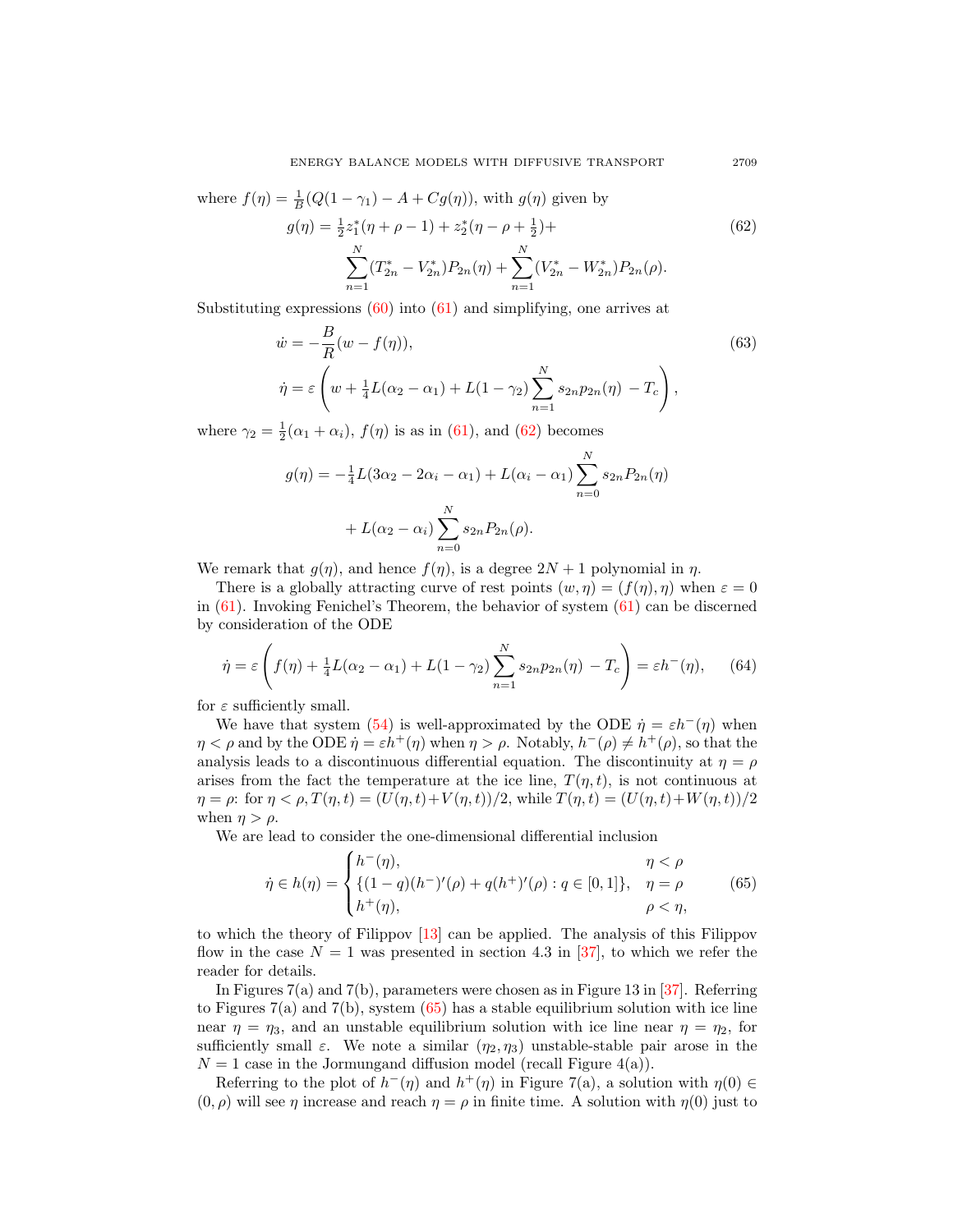

FIGURE 7. Plots of functions  $h^-(\eta)$  [\(64\)](#page-22-2) (for  $\eta < \rho$ ) and  $h^+(\eta)$ (for  $\eta > \rho$ ) (a)  $N = 1$  in [\(15\)](#page-6-2). (b)  $N = 5$  ( $s_4, \dots s_{10}$  as in Figure 6). Parameters for (a) and (b) as in Figure 13 in [\[37\]](#page-28-3). (c)  $N = 1$ , parameters as in [\(40\)](#page-14-0).

the right of  $\eta = \rho$  will see  $\eta$  decrease and again reach  $\eta = \rho$  in finite time. In this case the stable Jormungand state has the ice line sitting at  $\eta = \rho$ .

In Figure  $7(c)$  we use the parameter values given in  $(40)$ . In this case every solution has  $\eta(t)$  reaching  $\eta = \rho$  in finite time. This behavior is the discontinuous analog of the behavior of trajectories in the diffusion model when higher-order terms in  $(15)$  were included in the analysis (recall Figure 4(b)).

If we set  $s_{2n} = 0$  for  $n > 1$ , then each of  $T_{2n}, V_{2n}$  and  $W_{2n}$  approaches 0 over time for  $n = 1, ..., N$ . Hence the long term behavior of system  $(54)$  in this case is equivalent to the  $N = 1$  case (quadratic approximations). As with Budyko's albedo function in section 5.1, including higher-order terms from [\(4\)](#page-3-1) in the analysis does not alter the model behavior in any qualitative sense (see Figure 7(b)). The use of quadratic polynomials is sufficient when approximating the temperature-ice line system [\(13\)](#page-5-2) with Legendre polynomials when using the Jormungand albedo function.

6. Conclusion. The energy balance models introduced by Budyko [\[5\]](#page-26-7) and Sellers [\[32\]](#page-27-10) were used to investigate the role positive ice albedo feedback plays in climate dynamics. Budyko used a relaxation to the mean horizontal heat transport model component and the straightforward albedo function [\(7\)](#page-4-1). E. Widiasih enhanced the model by coupling Budyko's temperature equation to a dynamic ice line [\[40\]](#page-28-1). Using a smooth variant of albedo function [\(7\)](#page-4-1) and working in the function space setting, Widiasih proved the existence of a stable equilibrium with a small ice cap, and an unstable equilibrium with a large ice cap, provided the time constant  $\varepsilon$  for the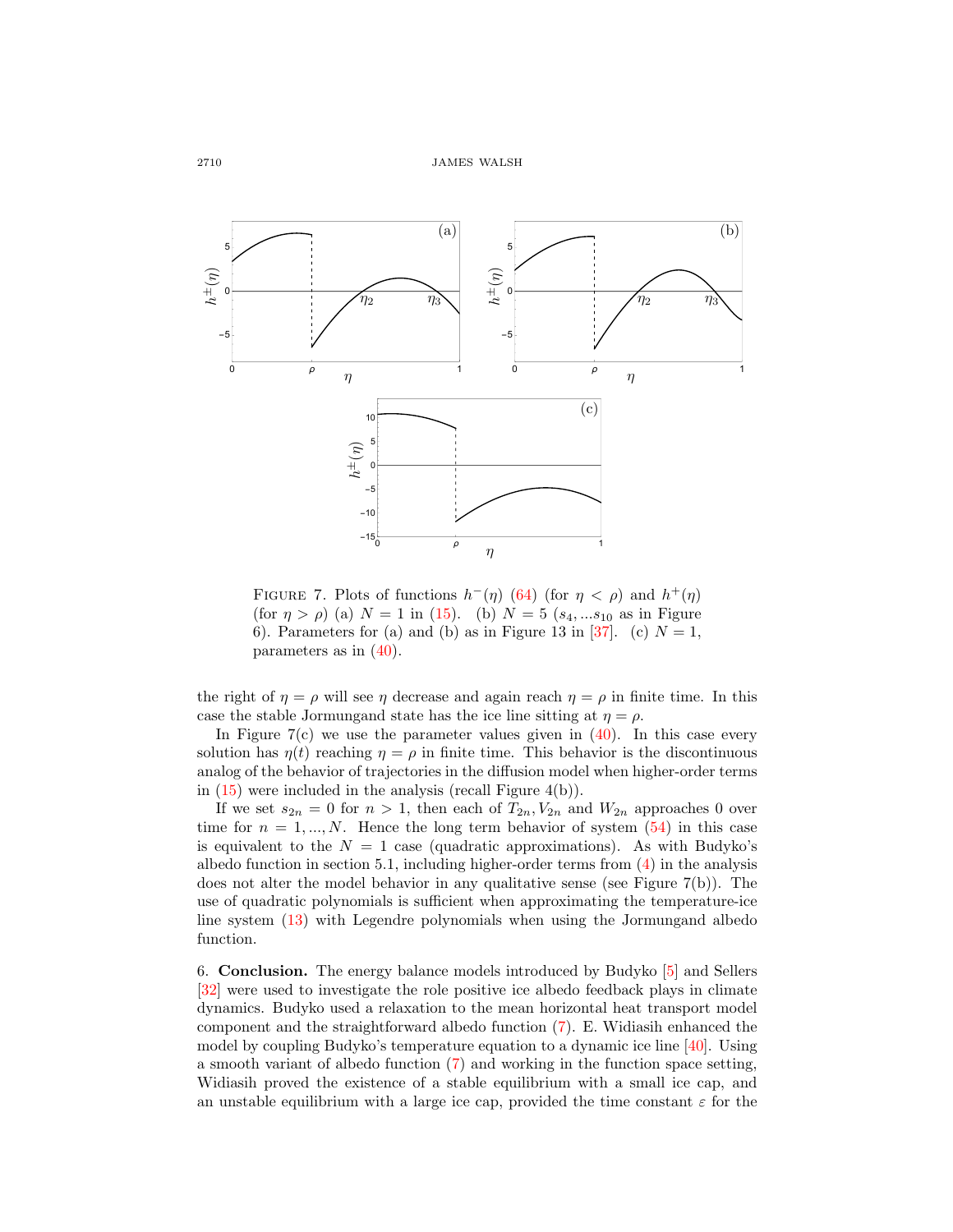evolution of the ice line met certain conditions. In particular, she found that positive ice albedo feedback did not lead to an ice free Earth, although this feedback did lead to a snowball Earth if the ice line were ever positioned sufficiently far south.

By adjusting the smooth albedo function, Walsh and Widiasih proved that a stable equilibrium solution with the ice line in tropical latitudes could be realized in the coupled model in the function space setting [\[38\]](#page-28-2), again assuming certain restrictions on  $\varepsilon$ . This stable "Jormungand" climate state had previously been realized using an idealized GCM in [\[1\]](#page-26-8), a work in which the aim was to model certain extensive glacial episodes from Earth's past.

A second approach to studying the temperature-ice line model was presented in [\[24\]](#page-27-12), in the case where the albedo was given by the piecewise constant function [\(7\)](#page-4-1) (and still incorporating relaxation to the mean meridional heat transport). McGehee and Widiasih used quadratic polynomial approximations for the temperature profile and deduced that the corresponding system dynamics reduced to that of a pair of ODE. Once again an unstable-stable pair of equilibria were found, similar in spirit to the result of Widiasih in the function space setting.

A similar quadratic approximation approach was used in [\[37\]](#page-28-3), albeit with piecewise constant albedo functions (including [\(27\)](#page-11-0)) modeled after an albedo function used in [\[1\]](#page-26-8). Although tools from nonsmooth dynamical systems theory had to be appealed to in the analysis, the results were akin to those found in [\[38\]](#page-28-2), namely, that the system arrived at via quadratic approximations exhibited a stable Jormungand climate state for  $\varepsilon$  sufficiently small.

In this paper we have replaced the relaxation to the mean heat transport with a diffusive process. Many authors have previously analyzed Budyko's equation with diffusive heat transport, in each case, however, with the ice line fixed. Due to the form of the spherical diffusion operator, approximations with Legendre polynomials is a natural tool to use in the analysis. We thus coupled the temperature equation with the ice line equation and applied the spectral method, with diffusion constant D. As we assume the ice line moves slowly relative to changes in the temperature, the main instrument used to analyze the approximating systems of ODE is geometric singular perturbation theory.

When using Budyko's albedo function [\(7\)](#page-4-1) we find the diffusive model, in essence, recreates the dynamics seen in  $[40]$  and  $[24]$  for a range of D-values. If the diffusive transport is too efficient  $(D \text{ is too high})$ , however, the small stable ice cap is lost and a retreating ice line tends to the North Pole. For other ranges of D-values, a small stable equilibrium ice cap and an even smaller unstable equilibrium ice cap coexist. This small ice cap instability (SICI), previously known to occur in Budyko's (uncoupled) model, can therefore arise in the coupled model as well. Incorporating modes of order greater than 2 in the analysis did not change the qualitative nature of model behavior.

We have applied the spectral method to the coupled model with diffusive transport using the piecewise constant Jormungand albedo function [\(27\)](#page-11-0). While the resulting vector field is nonsmooth due to the existence of a switching boundary, the vector field has been shown to be locally Lipschitz. This spectral approach produces a stable Jormungand state for a range of D-values, akin to the results in [\[38\]](#page-28-2) and [\[37\]](#page-28-3). Incorporating higher modes into the approximation, however, changes the dynamics in the Jormungand model. For example, the model can exhibit bistability when using a 2-mode approximation, while the stable Jormungand state becomes the sole equilibrium solution when using a 4-mode approximation.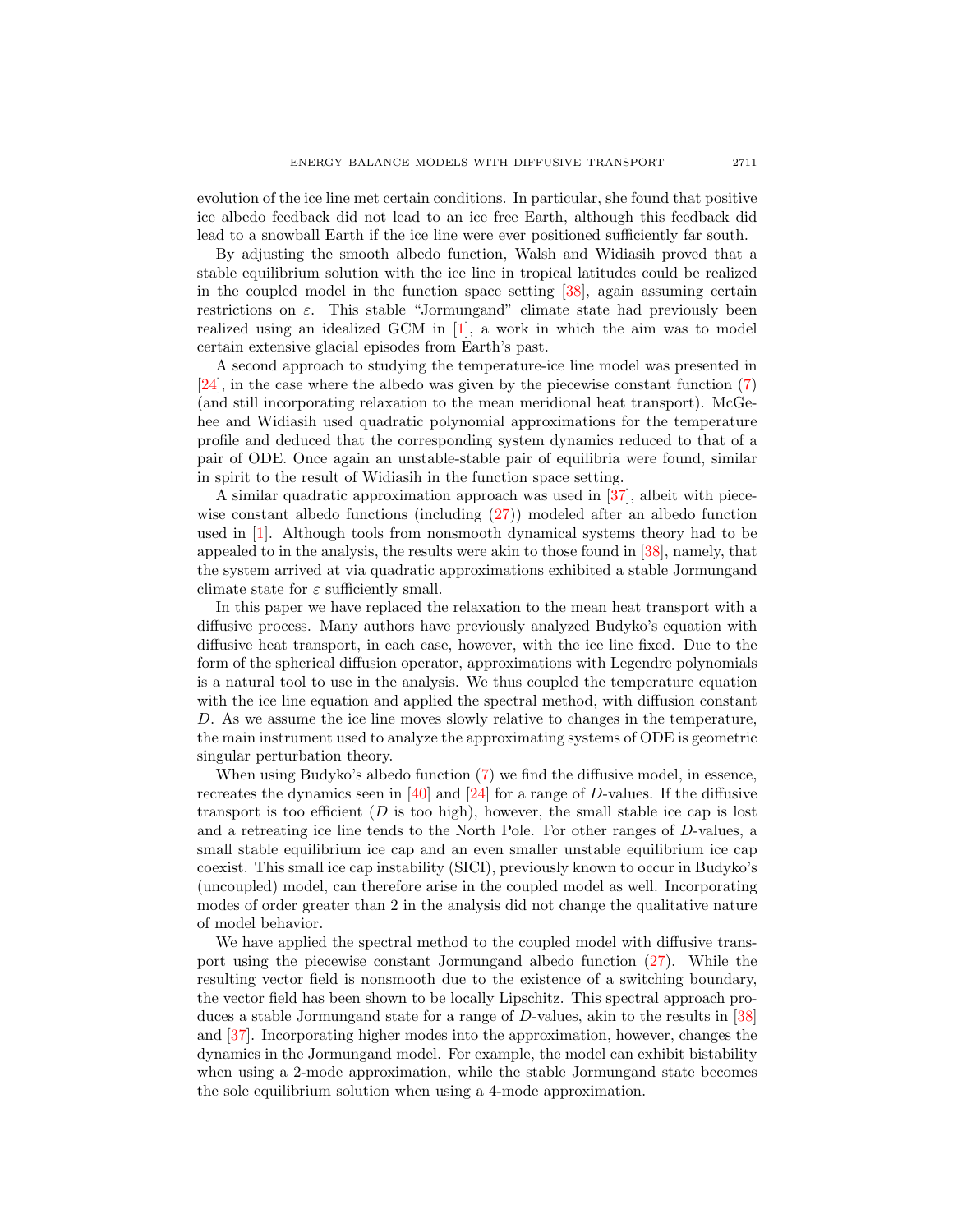Each of the results for the coupled model with diffusive heat transport were arrived at via geometric singular perturbation theory and, as such,  $\varepsilon$  is assumed to be sufficiently small.

For completeness we revisited both the Budyko and Jormungand coupled models in the case of relaxation to the mean heat transport, albeit using higher mode approximations than those used in [\[24\]](#page-27-12) and [\[37\]](#page-28-3). In every case we found approximations by quadratic polynomials was sufficient to discern the behavior of solutions to the corresponding systems of ODE.

We view this work as completing the analysis of the dynamical system that, originating with Budyko's seminal surface temperature equation [\[5\]](#page-26-7) and its coupling with Widiasih's dynamic ice line equation [\[40\]](#page-28-1), was further analyzed in [\[38\]](#page-28-2), [\[24\]](#page-27-12) and [\[37\]](#page-28-3).

**Appendix.** We derive model equations [\(57\)](#page-21-1). Substituting  $U$ , V and  $W$  from [\(53\)](#page-19-1) into [\(13a\)](#page-5-3) yields the three equations

$$
R\sum_{n=0}^{N} \dot{T}_{2n}p_{2n}(y) = \sum_{n=0}^{N} (Q(1-\alpha_1)s_{2n} - (B+C)T_{2n})p_{2n}(y) - A + C\overline{T},
$$
  
\n
$$
R\sum_{n=0}^{N} \dot{V}_{2n}p_{2n}(y) = \sum_{n=0}^{N} (Q(1-\alpha_i)s_{2n} - (B+C)V_{2n})p_{2n}(y) - A + C\overline{T},
$$
  
\n
$$
R\sum_{n=0}^{N} \dot{W}_{2n}p_{2n}(y) = \sum_{n=0}^{N} (Q(1-\alpha_2)s_{2n} - (B+C)W_{2n})p_{2n}(y) - A + C\overline{T}.
$$

Equating coefficients of  $p_{2n}(y)$  in each of the above equations then gives system [\(54\)](#page-21-0). The associated expression  $\overline{T}$  in [\(55\)](#page-21-7) is a function of  $T_{2n}, V_{2n}, W_{2n}$  and  $\eta$ , while  $T(\eta, t)$  is given by [\(56\)](#page-21-8).

With an eye toward reducing the number of occurrences of  $\overline{T}$  in [\(54\)](#page-21-0), consider the change of variables

<span id="page-25-1"></span><span id="page-25-0"></span>
$$
x = \frac{1}{2}(T_0 + W_0), \ z_1 = T_0 - W_0.
$$

System [\(54\)](#page-21-0) becomes

$$
R\dot{x} = Q(1 - \alpha_0) - (B + C)x - A + C\overline{T}
$$
(66)  
\n
$$
R\dot{z}_1 = Q(\alpha_2 - \alpha_1) - (B + C)z_1
$$
  
\n
$$
R\dot{T}_{2n} = Qs_2(1 - \alpha_1) - (B + C)T_{2n}, n = 1, ..., N,
$$
  
\n
$$
R\dot{V}_0 = Q(1 - \alpha_i) - (B + C)V_0 - A + C\overline{T}
$$
  
\n
$$
R\dot{V}_{2n} = Qs_2(1 - \alpha_i) - (B + C)V_{2n}, n = 1, ..., N,
$$
  
\n
$$
R\dot{W}_{2n} = Qs_2(1 - \alpha_2) - (B + C)W_{2n}, n = 1, ..., N,
$$

where  $\alpha_0 = \frac{1}{2}(\alpha_w + \alpha_s)$ . Substituting  $T_0 = x + \frac{1}{2}z_1$  and  $W_0 = x - \frac{1}{2}z_1$  into [\(55\)](#page-21-7) and [\(56\)](#page-21-8), one finds

$$
\overline{T} = (x + \frac{1}{2}z_1)\eta + (x - \frac{1}{2}z_1)(1 - \rho) + V_0(\rho - \eta) + \sum_{n=1}^{N} (T_{2n} - V_{2n})P_{2n}(\eta)
$$
(67)  
+ 
$$
\sum_{n=1}^{N} (V_{2n} - W_{2n})P_{2n}(\rho),
$$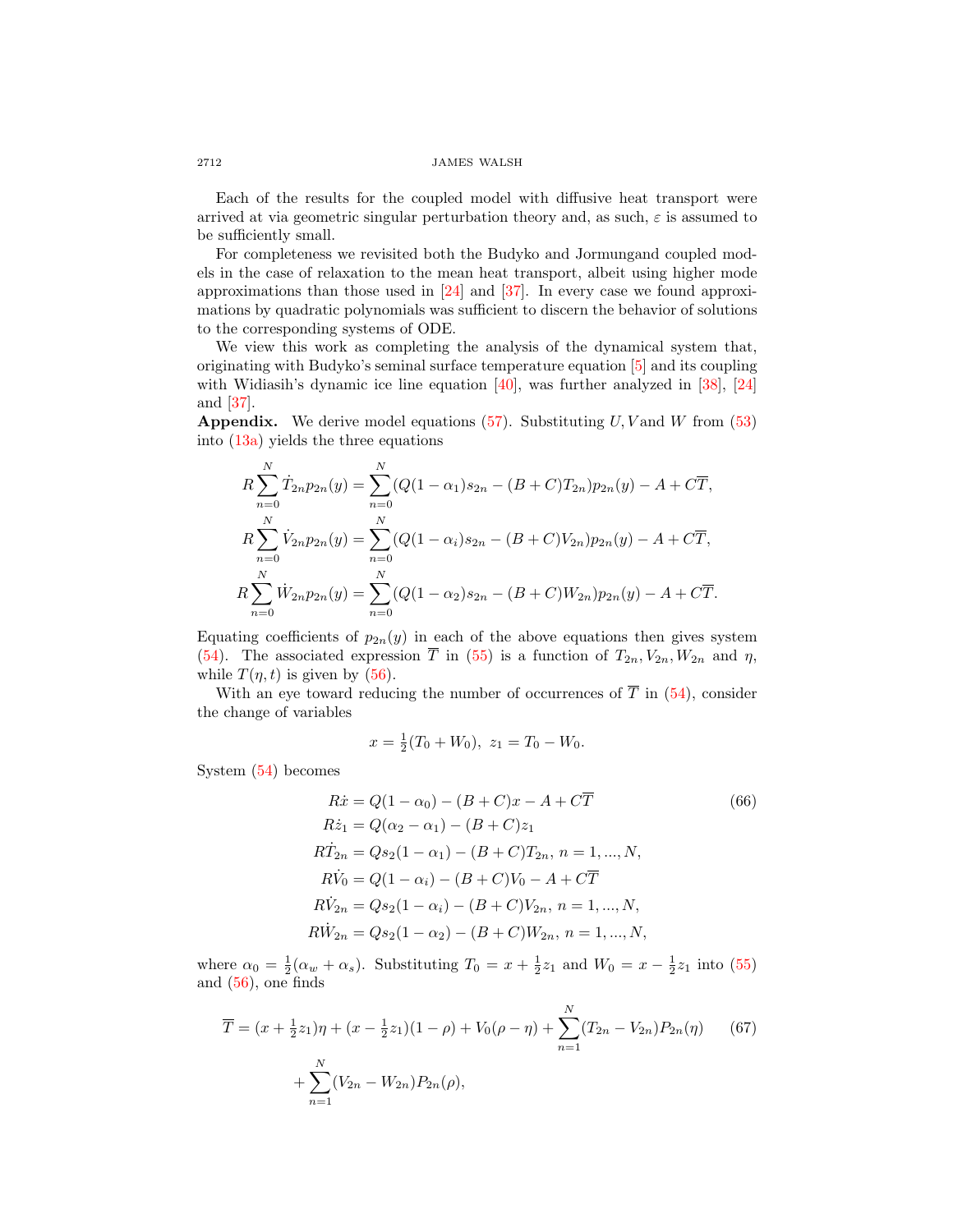and

<span id="page-26-9"></span>
$$
T(\eta, t) = \frac{1}{2}(x + \frac{1}{2}z_1 + V_0) + \frac{1}{2}\sum_{n=1}^{N} (T_{2n} + V_{2n})p_{2n}(\eta).
$$
 (68)

For the second change of variables, let

$$
w = \frac{1}{2}(x + V_0), \ z_2 = x - V_0.
$$

System [\(66\)](#page-25-0) becomes

$$
R\dot{w} = Q(1 - \gamma_1) - (B + C)w - A + C\overline{T},
$$
(69)  
\n
$$
R\dot{z}_2 = Q(\alpha_i - \alpha_0) - (B + C)z_2,
$$
  
\n
$$
R\dot{z}_1 = Q(\alpha_2 - \alpha_1) - (B + C)z_1
$$
  
\n
$$
R\dot{T}_{2n} = Qs_2(1 - \alpha_1) - (B + C)T_{2n}, n = 1, ..., N,
$$
  
\n
$$
R\dot{V}_{2n} = Qs_2(1 - \alpha_i) - (B + C)V_{2n}, n = 1, ..., N,
$$
  
\n
$$
R\dot{W}_{2n} = Qs_2(1 - \alpha_2) - (B + C)W_{2n}, n = 1, ..., N,
$$

where  $\gamma_1 = \frac{1}{2}(\alpha_0 + \alpha_i)$ . Substituting  $x = w + \frac{1}{2}z_2$  and  $V_0 = w - \frac{1}{2}z_2$  into [\(67\)](#page-25-1) and [\(68\)](#page-26-9), one finds

$$
\overline{T} = w + \frac{1}{2}z_1(\eta + \rho - 1) + z_2(\eta - \rho + \frac{1}{2}) + \sum_{n=1}^{N} (T_{2n} - V_{2n})P_{2n}(\eta) + \sum_{n=1}^{N} (V_{2n} - W_{2n})P_{2n}(\rho)
$$

as in  $(58)$ , and

$$
T(\eta, t) = w + \frac{1}{4}z_1 + \frac{1}{2}\sum_{n=1}^{N} (T_{2n} + V_{2n})p_{2n}(\eta),
$$

as in [\(59\)](#page-21-4).

#### **REFERENCES**

- <span id="page-26-8"></span>[1] D. Abbot, A. Viogt and D. Koll, [The Jormungand global climate state and implications for](http://dx.doi.org/10.1029/2011JD015927) [Neoproterozoic glaciations,](http://dx.doi.org/10.1029/2011JD015927) J. Geophys. Res., 116 (2011).
- <span id="page-26-2"></span>[2] P. Ashwin and P. Ditlevsen, [The middle Pleistocene transition as a generic bifurcation on a](http://dx.doi.org/10.1007/s00382-015-2501-9) [slow manifold,](http://dx.doi.org/10.1007/s00382-015-2501-9) Climate Dynamics 45 (2015), 2683–2695.
- <span id="page-26-0"></span>[\[3\]](http://www.ams.org/mathscinet-getitem?mr=MR2425049&return=pdf) H. Broer and R. Vitolo, [Dynamical systems modeling of low-frequency variability in low-order](http://dx.doi.org/10.3934/dcdsb.2008.10.401) [atmospheric models,](http://dx.doi.org/10.3934/dcdsb.2008.10.401) Disc. Cont. Dyn. Syst. B, 10 (2008), 401–419.
- <span id="page-26-1"></span>[\[4\]](http://www.ams.org/mathscinet-getitem?mr=MR2799543&return=pdf) H. Broer, H. Dijkstra, C. Simó, A. Sterk and R. Vitolo, [The dynamics of a low-order model](http://dx.doi.org/10.3934/dcdsb.2011.16.73) [for the Atlantic multidecadal oscillation,](http://dx.doi.org/10.3934/dcdsb.2011.16.73) *Disc. Cont. Dyn. Syst. B*, **16** (2011), 73–107.
- <span id="page-26-7"></span>[5] M. I. Budyko, The effect of solar radiation variation on the climate of the Earth, Tellus, 5 (1969), 611–619.
- <span id="page-26-6"></span>[\[6\]](http://www.ams.org/mathscinet-getitem?mr=MR1635366&return=pdf) J. Díaz, ed., [The Mathematics of Models for Climatology and Environment](http://dx.doi.org/10.1007/978-3-642-60603-8), Springer-Verlag (published in cooperation with NATO Scientific Affairs Division), Berlin, Germany and New York, NY, USA, 1997.
- <span id="page-26-3"></span>[\[7\]](http://www.ams.org/mathscinet-getitem?mr=MR2211199&return=pdf) J. Díaz, G. Hetzer and L. Tello, [An energy balance climate model with hysteresis,](http://dx.doi.org/10.1016/j.na.2005.07.038) Nonlin. Anal., 64 (2006), 2053–2074.
- <span id="page-26-4"></span>[\[8\]](http://www.ams.org/mathscinet-getitem?mr=MR1875706&return=pdf) J. Díaz and L. Tello, [Infinitely many solutions for a simple climate model via a shooting](http://dx.doi.org/10.1002/mma.289) [method,](http://dx.doi.org/10.1002/mma.289) Math. Meth. Appl. Sci., 25 (2002), 327–334.
- <span id="page-26-5"></span> $[9]$  J. Díaz and L. Tello, [On a climate model with a dynamic nonlinear diffusive boundary con](http://dx.doi.org/10.3934/dcdss.2008.1.253)[dition,](http://dx.doi.org/10.3934/dcdss.2008.1.253) Disc. Cont. Dyn. Syst. S, 1 (2008), 253–262.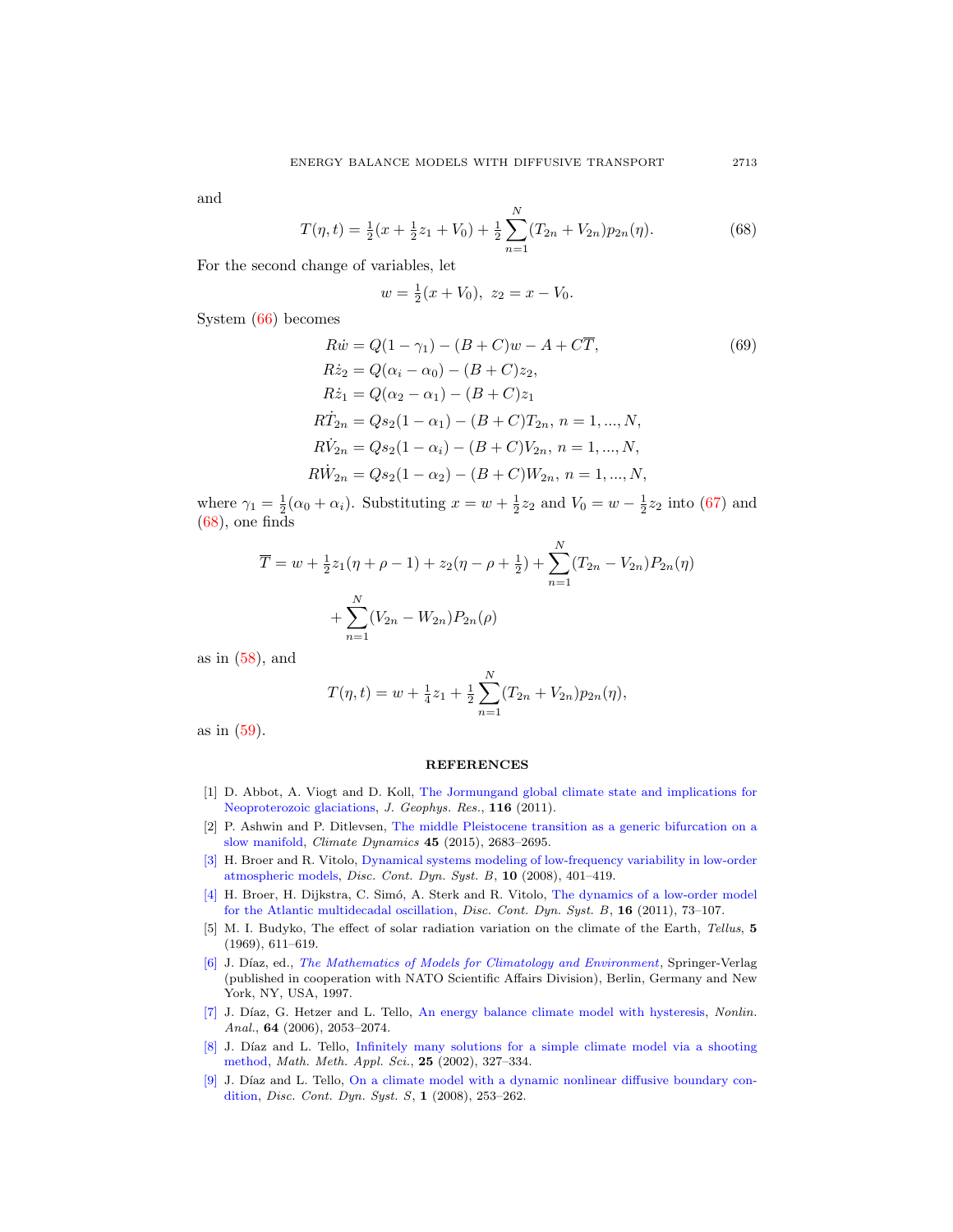- <span id="page-27-19"></span>[\[10\]](http://www.ams.org/mathscinet-getitem?mr=MR2368310&return=pdf) M. di Bernardo, C. J. Budd, A. R. Champneys and P. Kowalczyk, [Piecewise-smooth Dynam](http://dx.doi.org/10.1007/978-1-84628-708-4)[ical Systems: Theory and Applications](http://dx.doi.org/10.1007/978-1-84628-708-4), Springer-Verlag, London, UK, 2008.
- <span id="page-27-22"></span>[\[11\]](http://www.ams.org/mathscinet-getitem?mr=MR0287106&return=pdf) N. Fenichel, [Persistence and smoothness of invariant manifolds for flows,](http://dx.doi.org/10.1512/iumj.1972.21.21017) Indiana Univ. Math. Journal, 21 (1971), 193-226.
- <span id="page-27-23"></span>[\[12\]](http://www.ams.org/mathscinet-getitem?mr=MR524817&return=pdf) N. Fenichel, [Geometric singular perturbation theory for ordinary differential equations,](http://dx.doi.org/10.1016/0022-0396(79)90152-9) J. Diff. Eq., **31** (1979), 53-98.
- <span id="page-27-26"></span>[13] A. F. Filippov, Differential equations with discontinuous right-hand side, Amer. Math. Soc. Trans. Ser. 2, 42 (1964), 199–123.
- <span id="page-27-18"></span>[\[14\]](http://www.ams.org/mathscinet-getitem?mr=MR878761&return=pdf) M. Ghil and S. Childress, [Topics in Geophysical Fluid Dynamics: Atmospheric Dynamics,](http://dx.doi.org/10.1007/978-1-4612-1052-8) [Dynamo Theory, and Climate Dynamics](http://dx.doi.org/10.1007/978-1-4612-1052-8), Springer-Verlag, New York, NY, USA, 1987.
- <span id="page-27-21"></span>[15] C. Graves, W.-H. Lee and G. North, [New parameterizations and sensitivities for simple climate](http://dx.doi.org/10.1029/92JD02666) [models,](http://dx.doi.org/10.1029/92JD02666) J. Geophys. Res., 98 (1993), 5025–5036.
- <span id="page-27-9"></span>[16] I. Held, [Simplicity among complexity,](http://dx.doi.org/10.1126/science.1248447) Science, 343 (2014), 1206–1207.
- <span id="page-27-13"></span>[17] I. Held and M. Suarez, Simple albedo feedback models of the icecaps, Tellus, 26 (1974), 613–629.
- <span id="page-27-8"></span>[\[18\]](http://www.ams.org/mathscinet-getitem?mr=MR2918929&return=pdf) G. Hetzer, [Trajectory attractors of energy balance climate models with bio-feedback,](http://dx.doi.org/10.7153/dea-03-35) Differ. Equ. Appl.,  $3$  (2011), 565-579.
- <span id="page-27-24"></span>[\[19\]](http://www.ams.org/mathscinet-getitem?mr=MR1374108&return=pdf) C. K. R. T. Jones, [Geometric singular perturbation theory,](http://dx.doi.org/10.1007/BFb0095239) in Dynamical Systems, Montecatini Terme (ed. L. Arnold), Lecture Notes in Mathematics, 1609, Springer-Verlag, Berlin, 1995, 44–118.
- <span id="page-27-14"></span>[20] R. Q. Lin and G. North, [A study of abrupt climate change in a simple nonlinear climate](http://dx.doi.org/10.1007/BF00211062) [model,](http://dx.doi.org/10.1007/BF00211062) Climate Dynamics, 4 (1990), 253–261.
- <span id="page-27-0"></span>[21] E. Lorenz, Irregularity: A fundamental property of the atmosphere, Tellus, 36 (1984), 98–110.
- <span id="page-27-1"></span>[22] L. Maas, A simple model for the three-dimensional, thermally and wind-driven ocean circulation, Tellus, 46 (1994), 671–680.
- <span id="page-27-20"></span>[\[23\]](http://www.ams.org/mathscinet-getitem?mr=MR2967461&return=pdf) R. McGehee and C. Lehman, [A paleoclimate model of ice-albedo feedback forced by variations](http://dx.doi.org/10.1137/10079879X) [in Earth's orbit,](http://dx.doi.org/10.1137/10079879X) SIAM J. Appl. Dyn. Syst., 11 (2012), 684–707.
- <span id="page-27-12"></span>[\[24\]](http://www.ams.org/mathscinet-getitem?mr=MR3181696&return=pdf) R. McGehee and E. Widiasih, [A quadratic approximation to Budyko's ice-albedo feedback](http://dx.doi.org/10.1137/120871286) [model with ice line dynamics,](http://dx.doi.org/10.1137/120871286) SIAM J. Appl. Dyn. Syst., 13 (2014), 518–536.
- <span id="page-27-15"></span>[25] G. North, Analytic solution to a simple climate with diffusive heat transport, J. Atmos. Sci., 32 (1975), 1301–1307.
- <span id="page-27-16"></span>[26] G. North, [Theory of energy-balance climate models,](http://dx.doi.org/10.1175/1520-0469(1975)032<2033:TOEBCM>2.0.CO;2) J. Atmos. Sci., 32 (1975), 2033–2043.
- <span id="page-27-25"></span>[27] G. North, [The small ice cap instability in diffusive climate models,](http://dx.doi.org/10.1175/1520-0469(1984)041<3390:TSICII>2.0.CO;2) J. Atmos. Sci., 41 (1984), 3390–3395.
- <span id="page-27-17"></span>[28] G. North, R. Cahalan and J. Coakley, [Energy balance climate models,](http://dx.doi.org/10.1029/RG019i001p00091) Reviews of Geophysics and Space Physics, 19 (1981), 91–121.
- <span id="page-27-11"></span>[29] R. T. Pierrehumbert, D. S. Abbot, A. Voigt and D. Koll, [Climate of the Neoproterozoic,](http://dx.doi.org/10.1146/annurev-earth-040809-152447) Ann. Rev. Earth Planet. Sci., 39 (2011), 417–460.
- <span id="page-27-7"></span>[30] A. Roberts, J. Guckenheimer, E. Widiasih, A. Timmerman and C. K. R. T. Jones, Mixedmode oscillations of El Niño-Southern Oscillation, J. Atmos. Sci., **73** (1995), 1755–1766.
- <span id="page-27-5"></span>[31] P. Roebber, Climate variability in a low-order coupled atmosphere-ocean model, Tellus, 47 (1995), 473–494.
- <span id="page-27-10"></span>[32] W. Sellers, [A global climatic model based on the energy balance of the Earth-Atmosphere](http://dx.doi.org/10.1175/1520-0450(1969)008<0392:AGCMBO>2.0.CO;2) [system,](http://dx.doi.org/10.1175/1520-0450(1969)008<0392:AGCMBO>2.0.CO;2) J. Appl. Meteor., 8 (1969), 392–400.
- <span id="page-27-2"></span>[\[33\]](http://www.ams.org/mathscinet-getitem?mr=MR1372641&return=pdf) A. Shil'nikov, G. Nicolis and C. Nicolis, [Bifurcation and predictability analysis of a low-order](http://dx.doi.org/10.1142/S0218127495001253) [atmospheric circulation model,](http://dx.doi.org/10.1142/S0218127495001253) Int. J. Bif. Chaos, 5 (1995), 1701–1711.
- <span id="page-27-3"></span>[\[34\]](http://www.ams.org/mathscinet-getitem?mr=MR0927372&return=pdf) H. E. de Swart, [Low-order spectral models of the atmospheric circulation: A survey,](http://dx.doi.org/10.1007/BF00047114) Acta Appl. Math., 11 (1988), 49–96.
- <span id="page-27-6"></span>[35] L. van Veen, [Overturning and wind driven circulation in a low-order ocean-atmosphere model,](http://dx.doi.org/10.1016/S0377-0265(03)00032-0) Dynam. Atmos. Ocean, 37 (2003), 197–221.
- <span id="page-27-4"></span>[\[36\]](http://www.ams.org/mathscinet-getitem?mr=MR2012650&return=pdf) L. van Veen, [Baroclinic flow and the Lorenz-84 model,](http://dx.doi.org/10.1142/S0218127403007904) Int. J. Bif. Chaos, 13 (2003), 2117– 2139.